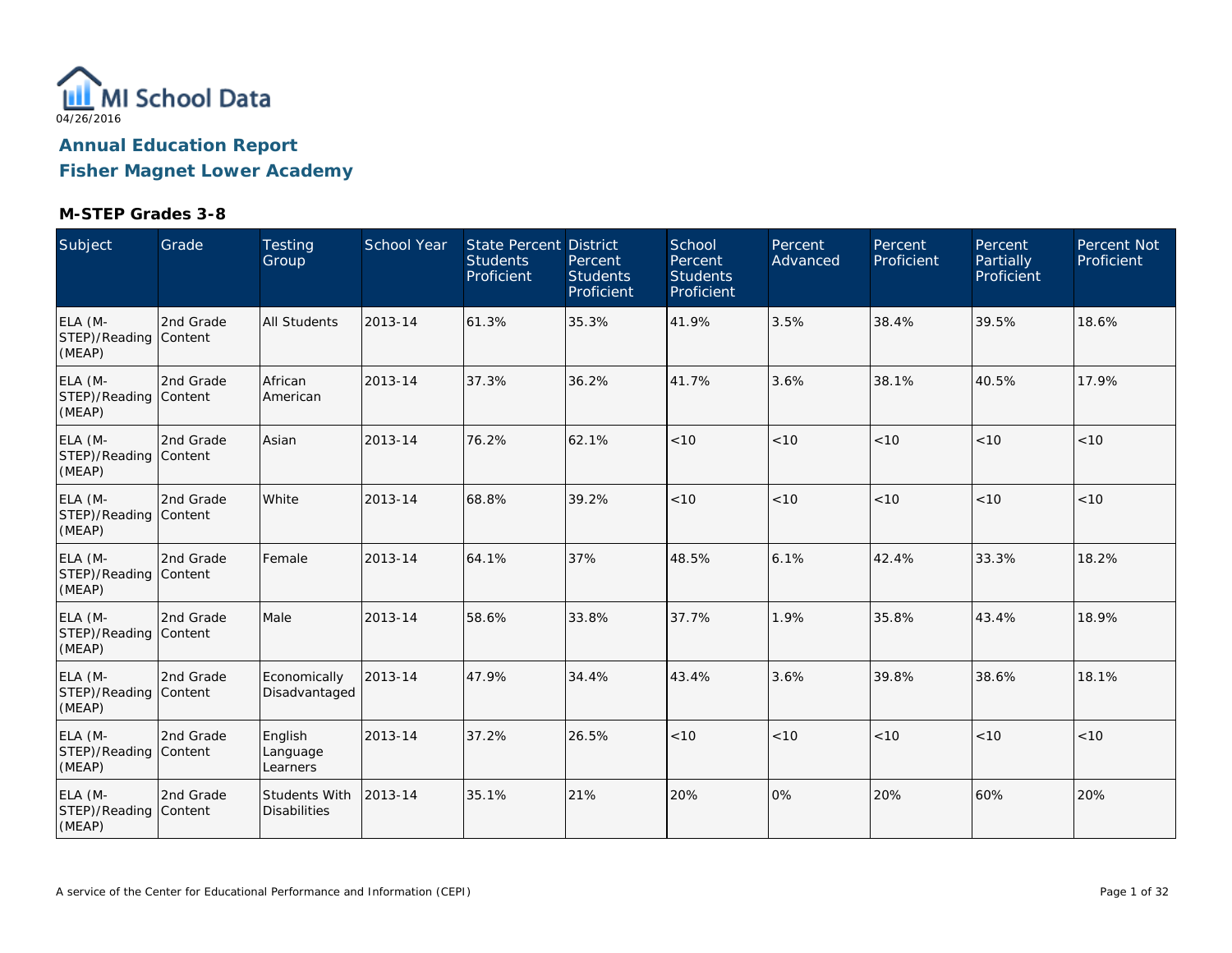

**Fisher Magnet Lower Academy**

| Subject                                    | Grade     | <b>Testing</b><br>Group | <b>School Year</b> | <b>State Percent District</b><br><b>Students</b><br>Proficient | Percent<br><b>Students</b><br>Proficient | School<br>Percent<br><b>Students</b><br>Proficient | Percent<br>Advanced | Percent<br>Proficient | Percent<br><b>Partially</b><br>Proficient | <b>Percent Not</b><br>Proficient |
|--------------------------------------------|-----------|-------------------------|--------------------|----------------------------------------------------------------|------------------------------------------|----------------------------------------------------|---------------------|-----------------------|-------------------------------------------|----------------------------------|
| ELA (M-<br>STEP)/Reading Content<br>(MEAP) | 3rd Grade | <b>All Students</b>     | 2014-15            | 50%                                                            | 11.7%                                    | 4.2%                                               | 1.7%                | 2.5%                  | 9.2%                                      | 86.6%                            |
| ELA (M-<br>STEP)/Reading Content<br>(MEAP) | 3rd Grade | <b>All Students</b>     | 2013-14            | 70%                                                            | 42.6%                                    | 30.8%                                              | 0%                  | 30.8%                 | 34.1%                                     | 35.2%                            |
| ELA (M-<br>STEP)/Reading Content<br>(MEAP) | 3rd Grade | African<br>American     | 2014-15            | 23.2%                                                          | 10.5%                                    | 3.4%                                               | 1.7%                | 1.7%                  | 8.6%                                      | 87.9%                            |
| ELA (M-<br>STEP)/Reading Content<br>(MEAP) | 3rd Grade | African<br>American     | 2013-14            | 47.6%                                                          | 41.8%                                    | 30.8%                                              | 0%                  | 30.8%                 | 34.1%                                     | 35.2%                            |
| ELA (M-<br>STEP)/Reading Content<br>(MEAP) | 3rd Grade | Asian                   | 2014-15            | 69.7%                                                          | 40.5%                                    | < 10                                               | < 10                | < 10                  | < 10                                      | < 10                             |
| ELA (M-<br>STEP)/Reading Content<br>(MEAP) | 3rd Grade | White                   | 2014-15            | 58.2%                                                          | 12.1%                                    | < 10                                               | < 10                | < 10                  | < 10                                      | < 10                             |
| ELA (M-<br>STEP)/Reading Content<br>(MEAP) | 3rd Grade | Female                  | 2014-15            | 54.7%                                                          | 14.1%                                    | 4.8%                                               | 3.2%                | 1.6%                  | 9.5%                                      | 85.7%                            |
| ELA (M-<br>STEP)/Reading Content<br>(MEAP) | 3rd Grade | Female                  | 2013-14            | 73%                                                            | 46.6%                                    | 31.1%                                              | 0%                  | 31.1%                 | 46.7%                                     | 22.2%                            |
| ELA (M-<br>STEP)/Reading Content<br>(MEAP) | 3rd Grade | Male                    | 2014-15            | 45.5%                                                          | 9.1%                                     | 3.6%                                               | 0%                  | 3.6%                  | 8.9%                                      | 87.5%                            |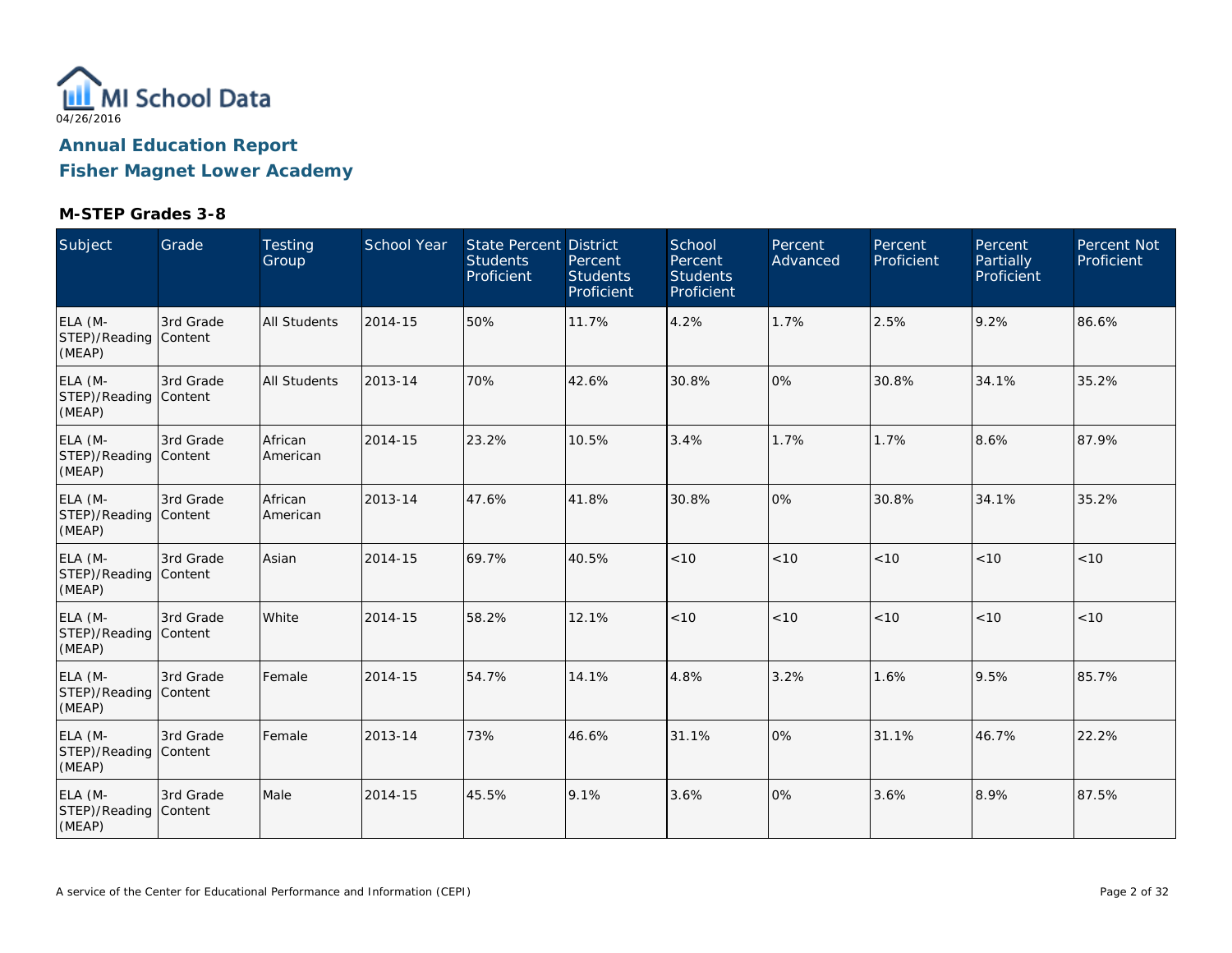

**Fisher Magnet Lower Academy**

| Subject                                    | Grade     | <b>Testing</b><br>Group              | School Year | <b>State Percent District</b><br><b>Students</b><br>Proficient | Percent<br><b>Students</b><br>Proficient | School<br>Percent<br><b>Students</b><br>Proficient | Percent<br>Advanced | Percent<br>Proficient | Percent<br>Partially<br>Proficient | <b>Percent Not</b><br>Proficient |
|--------------------------------------------|-----------|--------------------------------------|-------------|----------------------------------------------------------------|------------------------------------------|----------------------------------------------------|---------------------|-----------------------|------------------------------------|----------------------------------|
| ELA (M-<br>STEP)/Reading Content<br>(MEAP) | 3rd Grade | Male                                 | 2013-14     | 67%                                                            | 38.7%                                    | 30.4%                                              | 0%                  | 30.4%                 | 21.7%                              | 47.8%                            |
| ELA (M-<br>STEP)/Reading Content<br>(MEAP) | 3rd Grade | Economically<br>Disadvantaged        | 2014-15     | 35.3%                                                          | 10.4%                                    | 3.5%                                               | 0.9%                | 2.6%                  | 8.7%                               | 87.8%                            |
| ELA (M-<br>STEP)/Reading Content<br>(MEAP) | 3rd Grade | Economically<br>Disadvantaged        | 2013-14     | 57.3%                                                          | 40.9%                                    | 30.3%                                              | 0%                  | 30.3%                 | 34.8%                              | 34.8%                            |
| ELA (M-<br>STEP)/Reading Content<br>(MEAP) | 3rd Grade | English<br>Language<br>Learners      | 2014-15     | 34.7%                                                          | 16.4%                                    | < 10                                               | < 10                | < 10                  | < 10                               | < 10                             |
| ELA (M-<br>STEP)/Reading Content<br>(MEAP) | 3rd Grade | Students With<br><b>Disabilities</b> | 2014-15     | 23.3%                                                          | 7.9%                                     | 0%                                                 | 0%                  | 0%                    | 8.3%                               | 91.7%                            |
| ELA (M-<br>STEP)/Reading Content<br>(MEAP) | 3rd Grade | Students With<br><b>Disabilities</b> | 2013-14     | 41.6%                                                          | 24.1%                                    | < 10                                               | < 10                | < 10                  | < 10                               | < 10                             |
| ELA (M-<br>STEP)/Reading Content<br>(MEAP) | 4th Grade | <b>All Students</b>                  | 2014-15     | 46.6%                                                          | 11.5%                                    | 8.4%                                               | 1.2%                | 7.2%                  | 13.3%                              | 78.3%                            |
| ELA (M-<br>STEP)/Reading Content<br>(MEAP) | 4th Grade | American<br>Indian                   | 2014-15     | 36.9%                                                          | 6.7%                                     | < 10                                               | < 10                | < 10                  | < 10                               | < 10                             |
| ELA (M-<br>STEP)/Reading Content<br>(MEAP) | 4th Grade | African<br>American                  | 2014-15     | 21.2%                                                          | 10.6%                                    | 7.6%                                               | 0%                  | 7.6%                  | 13.9%                              | 78.5%                            |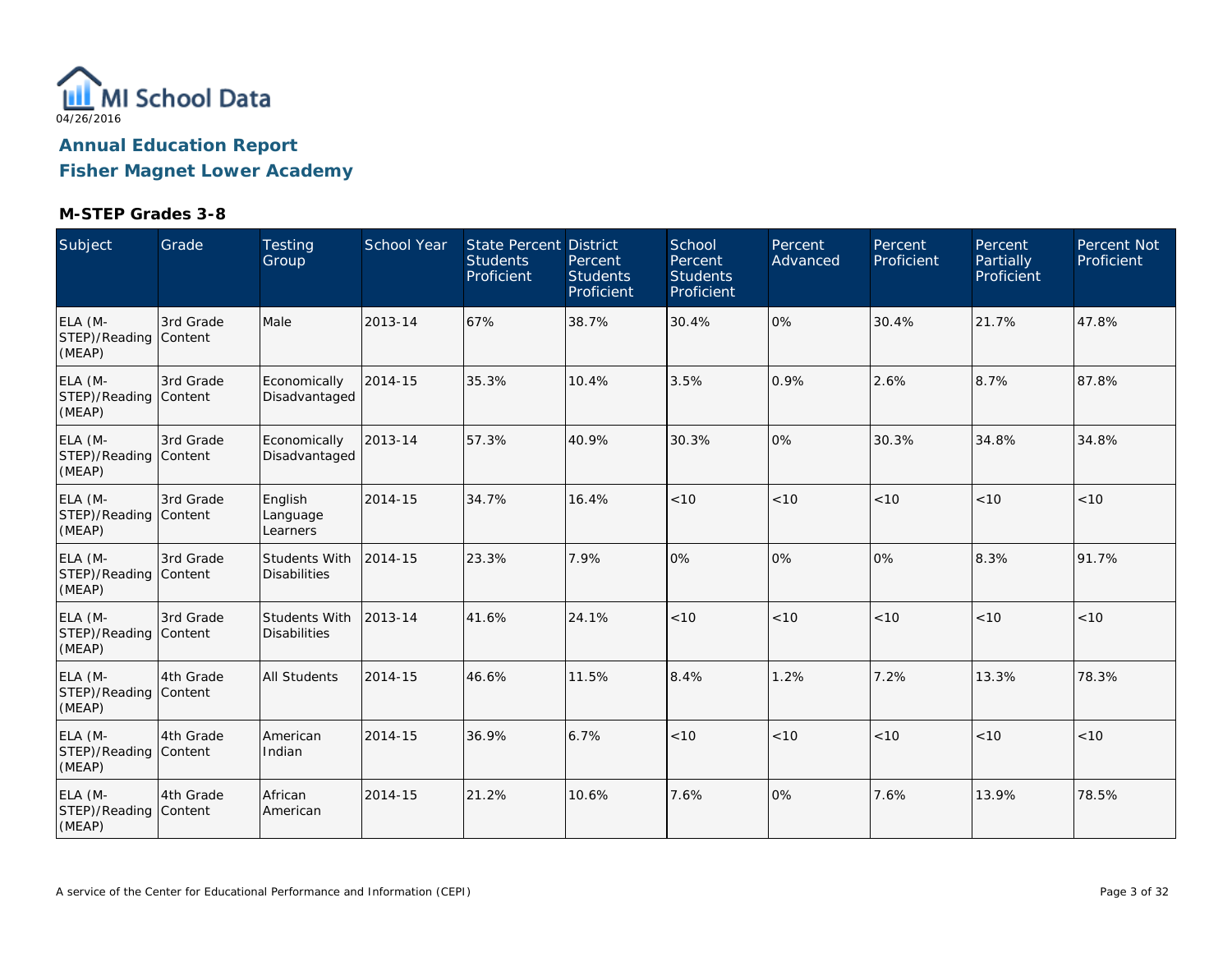

**Fisher Magnet Lower Academy**

| Subject                                    | Grade                | <b>Testing</b><br>Group              | <b>School Year</b> | State Percent District<br><b>Students</b><br>Proficient | Percent<br><b>Students</b><br>Proficient | School<br>Percent<br><b>Students</b><br>Proficient | Percent<br>Advanced | Percent<br>Proficient | Percent<br>Partially<br>Proficient <sup>'</sup> | Percent Not<br>Proficient |
|--------------------------------------------|----------------------|--------------------------------------|--------------------|---------------------------------------------------------|------------------------------------------|----------------------------------------------------|---------------------|-----------------------|-------------------------------------------------|---------------------------|
| ELA (M-<br>STEP)/Reading Content<br>(MEAP) | 4th Grade            | Asian                                | 2014-15            | 70.5%                                                   | 52.9%                                    | $<10$                                              | < 10                | < 10                  | $<10$                                           | <10                       |
| ELA (M-<br>STEP)/Reading Content<br>(MEAP) | 4th Grade            | Two or More<br>Races                 | 2014-15            | 45.5%                                                   | < 10                                     | < 10                                               | < 10                | < 10                  | < 10                                            | < 10                      |
| ELA (M-<br>STEP)/Reading Content<br>(MEAP) | 4th Grade            | Female                               | 2014-15            | 51.5%                                                   | 14.5%                                    | 14.6%                                              | 2.4%                | 12.2%                 | 22%                                             | 63.4%                     |
| ELA (M-<br>STEP)/Reading Content<br>(MEAP) | 4th Grade            | Male                                 | 2014-15            | 41.8%                                                   | 8.7%                                     | 2.4%                                               | 0%                  | 2.4%                  | 4.8%                                            | 92.9%                     |
| ELA (M-<br>STEP)/Reading Content<br>(MEAP) | 4th Grade            | Economically<br>Disadvantaged        | 2014-15            | 30.9%                                                   | 10%                                      | 8.6%                                               | 1.2%                | 7.4%                  | 13.6%                                           | 77.8%                     |
| ELA (M-<br>STEP)/Reading Content<br>(MEAP) | 4th Grade            | English<br>Language<br>Learners      | 2014-15            | 23.7%                                                   | 10.8%                                    | < 10                                               | < 10                | < 10                  | < 10                                            | $<10$                     |
| ELA (M-<br>STEP)/Reading Content<br>(MEAP) | 4th Grade            | Students With<br><b>Disabilities</b> | 2014-15            | 17.2%                                                   | 3.8%                                     | 0%                                                 | 0%                  | 0%                    | 0%                                              | 100%                      |
| Mathematics                                | 2nd Grade<br>Content | <b>All Students</b>                  | 2013-14            | 40.1%                                                   | 14.6%                                    | 12.6%                                              | 0%                  | 12.6%                 | 17.2%                                           | 70.1%                     |
| Mathematics                                | 2nd Grade<br>Content | African<br>American                  | 2013-14            | 18.2%                                                   | 14.6%                                    | 11.8%                                              | 0%                  | 11.8%                 | 17.6%                                           | 70.6%                     |
| Mathematics                                | 2nd Grade<br>Content | Asian                                | 2013-14            | 66%                                                     | 46.9%                                    | < 10                                               | < 10                | < 10                  | < 10                                            | < 10                      |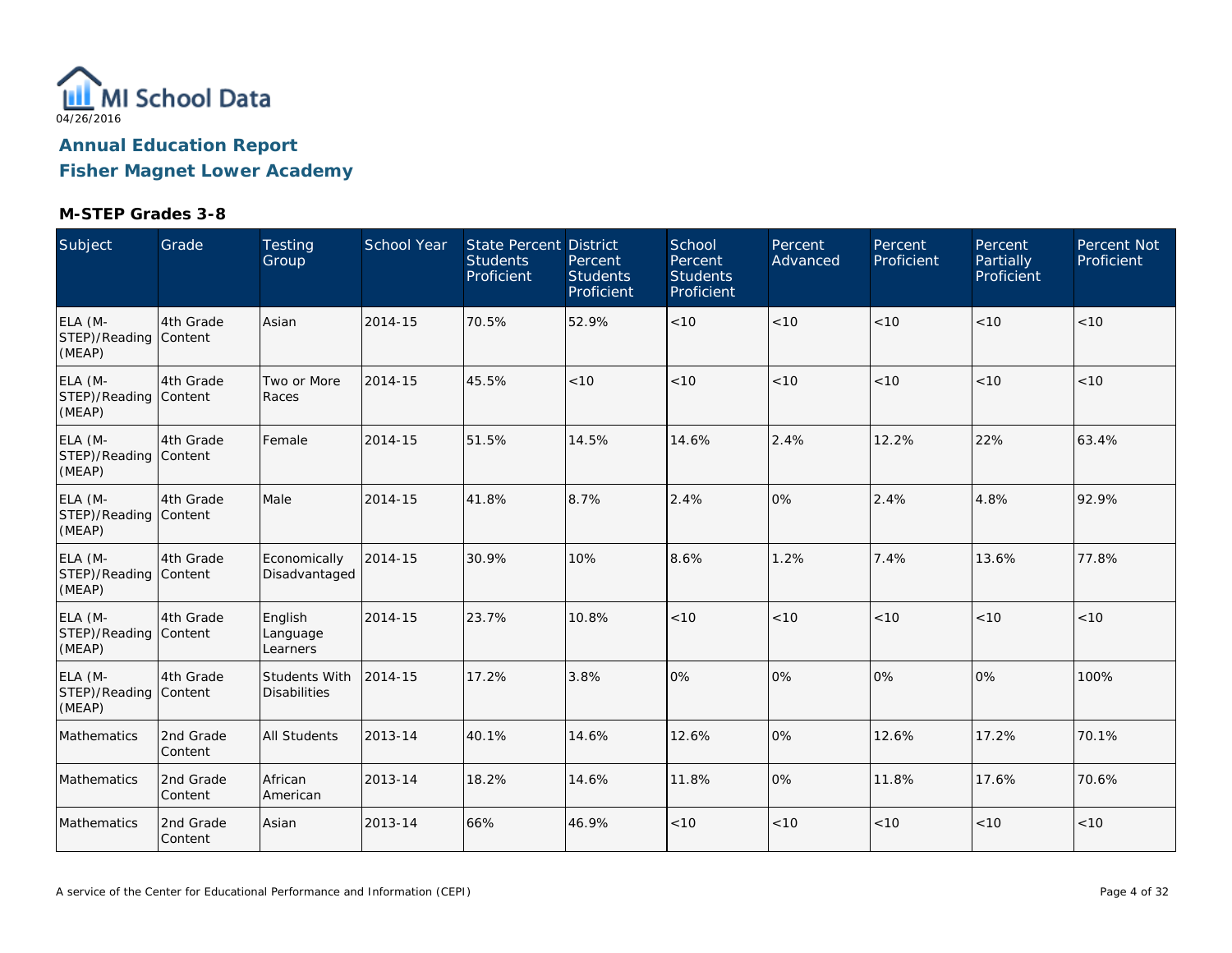

**Fisher Magnet Lower Academy**

| Subject     | Grade                | Testing<br>Group                            | School Year | State Percent District<br><b>Students</b><br>Proficient | Percent<br><b>Students</b><br>Proficient | School<br>Percent<br><b>Students</b><br>Proficient | Percent<br>Advanced | Percent<br>Proficient | Percent<br>Partially<br>Proficient | Percent Not<br>Proficient |
|-------------|----------------------|---------------------------------------------|-------------|---------------------------------------------------------|------------------------------------------|----------------------------------------------------|---------------------|-----------------------|------------------------------------|---------------------------|
| Mathematics | 2nd Grade<br>Content | White                                       | 2013-14     | 46.6%                                                   | 15.5%                                    | < 10                                               | < 10                | < 10                  | < 10                               | <10                       |
| Mathematics | 2nd Grade<br>Content | Female                                      | 2013-14     | 39.7%                                                   | 14.5%                                    | 21.2%                                              | 0%                  | 21.2%                 | 18.2%                              | 60.6%                     |
| Mathematics | 2nd Grade<br>Content | Male                                        | 2013-14     | 40.6%                                                   | 14.8%                                    | 7.4%                                               | 0%                  | 7.4%                  | 16.7%                              | 75.9%                     |
| Mathematics | 2nd Grade<br>Content | Economically<br>Disadvantaged               | 2013-14     | 26.9%                                                   | 13.9%                                    | 13.1%                                              | 0%                  | 13.1%                 | 17.9%                              | 69%                       |
| Mathematics | 2nd Grade<br>Content | English<br>Language<br>Learners             | 2013-14     | 26.4%                                                   | 12.8%                                    | < 10                                               | < 10                | < 10                  | < 10                               | < 10                      |
| Mathematics | 2nd Grade<br>Content | <b>Students With</b><br><b>Disabilities</b> | 2013-14     | 22.2%                                                   | 9.5%                                     | 0%                                                 | 0%                  | 0%                    | 20%                                | 80%                       |
| Mathematics | 3rd Grade<br>Content | All Students                                | 2014-15     | 48.8%                                                   | 12.8%                                    | 5.1%                                               | 0%                  | 5.1%                  | 15.3%                              | 79.7%                     |
| Mathematics | 3rd Grade<br>Content | All Students                                | 2013-14     | 45.3%                                                   | 17.2%                                    | 3.3%                                               | 0%                  | 3.3%                  | 14.3%                              | 82.4%                     |
| Mathematics | 3rd Grade<br>Content | African<br>American                         | 2014-15     | 20.3%                                                   | 11.5%                                    | 4.3%                                               | 0%                  | 4.3%                  | 15.7%                              | 80%                       |
| Mathematics | 3rd Grade<br>Content | African<br>American                         | 2013-14     | 18.2%                                                   | 15.8%                                    | 3.3%                                               | 0%                  | 3.3%                  | 14.3%                              | 82.4%                     |
| Mathematics | 3rd Grade<br>Content | Asian                                       | 2014-15     | 73.6%                                                   | 35.7%                                    | $<10$                                              | $<10$               | $<10$                 | < 10                               | $<10$                     |
| Mathematics | 3rd Grade<br>Content | White                                       | 2014-15     | 57.3%                                                   | 18%                                      | $<10$                                              | $<10$               | $<10$                 | < 10                               | $<10$                     |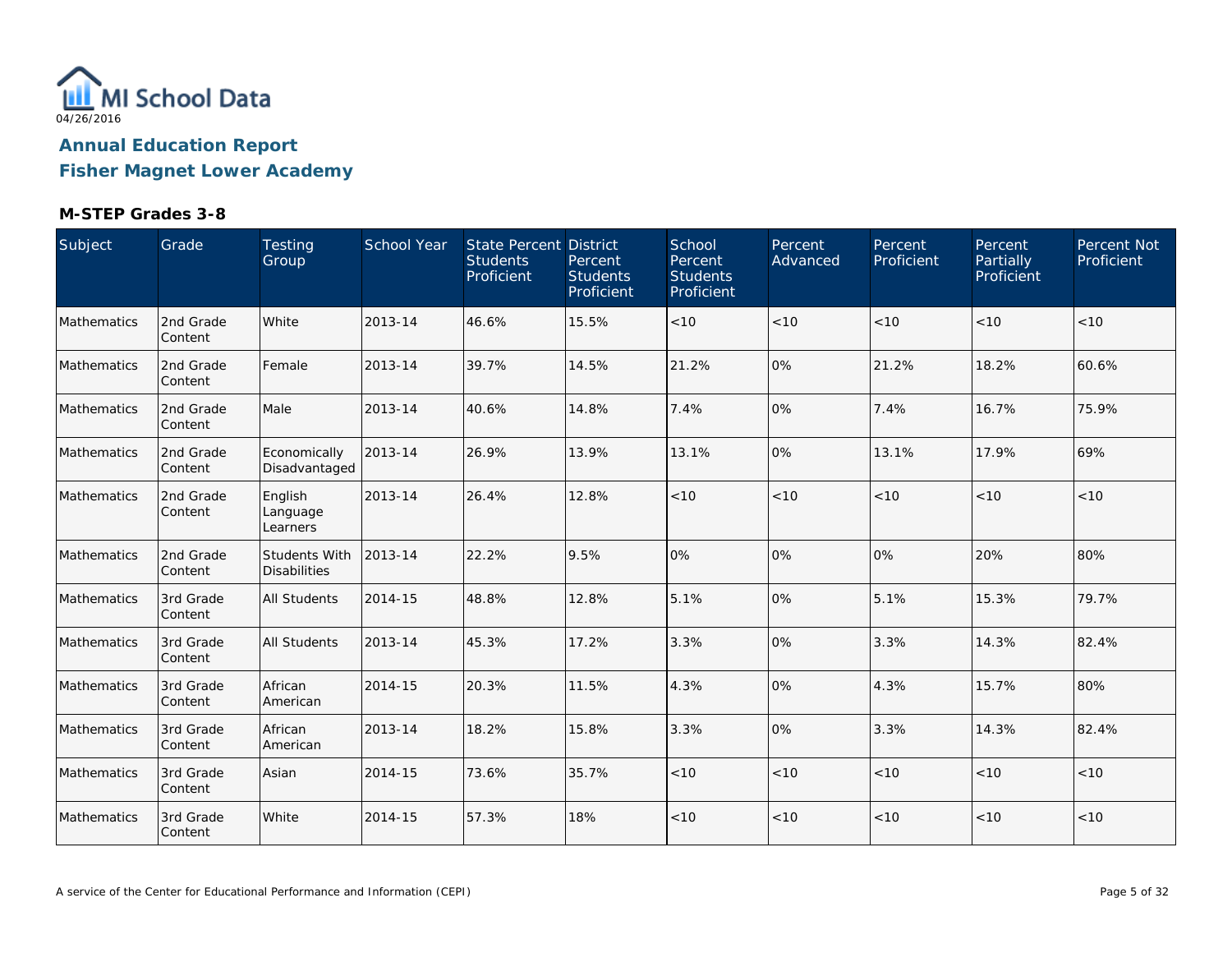

**Fisher Magnet Lower Academy**

| Subject     | Grade                | Testing<br>Group                            | School Year | State Percent District<br><b>Students</b><br>Proficient | Percent<br><b>Students</b><br>Proficient | School<br>Percent<br><b>Students</b><br>Proficient | Percent<br>Advanced | Percent<br>Proficient | Percent<br>Partially<br>Proficient | Percent Not<br>Proficient |
|-------------|----------------------|---------------------------------------------|-------------|---------------------------------------------------------|------------------------------------------|----------------------------------------------------|---------------------|-----------------------|------------------------------------|---------------------------|
| Mathematics | 3rd Grade<br>Content | Female                                      | 2014-15     | 48.1%                                                   | 12.9%                                    | 6.5%                                               | 0%                  | 6.5%                  | 14.5%                              | 79%                       |
| Mathematics | 3rd Grade<br>Content | Female                                      | 2013-14     | 43.4%                                                   | 16.5%                                    | 4.4%                                               | 0%                  | 4.4%                  | 15.6%                              | 80%                       |
| Mathematics | 3rd Grade<br>Content | Male                                        | 2014-15     | 49.5%                                                   | 12.7%                                    | 3.6%                                               | 0%                  | 3.6%                  | 16.1%                              | 80.4%                     |
| Mathematics | 3rd Grade<br>Content | Male                                        | 2013-14     | 47.2%                                                   | 18%                                      | 2.2%                                               | 0%                  | 2.2%                  | 13%                                | 84.8%                     |
| Mathematics | 3rd Grade<br>Content | Economically<br>Disadvantaged               | 2014-15     | 33.5%                                                   | 11.4%                                    | 4.4%                                               | 0%                  | 4.4%                  | 14.9%                              | 80.7%                     |
| Mathematics | 3rd Grade<br>Content | Economically<br>Disadvantaged               | 2013-14     | 29.5%                                                   | 16.7%                                    | 3.4%                                               | 0%                  | 3.4%                  | 14.6%                              | 82%                       |
| Mathematics | 3rd Grade<br>Content | English<br>Language<br>Learners             | 2014-15     | 37%                                                     | 17.7%                                    | < 10                                               | < 10                | < 10                  | < 10                               | < 10                      |
| Mathematics | 3rd Grade<br>Content | <b>Students With</b><br><b>Disabilities</b> | 2014-15     | 24.5%                                                   | 9.9%                                     | 0%                                                 | 0%                  | 0%                    | 0%                                 | 100%                      |
| Mathematics | 3rd Grade<br>Content | <b>Students With</b><br><b>Disabilities</b> | 2013-14     | 23.2%                                                   | 10.6%                                    | < 10                                               | < 10                | < 10                  | < 10                               | < 10                      |
| Mathematics | 4th Grade<br>Content | <b>All Students</b>                         | 2014-15     | 41.4%                                                   | 7.6%                                     | 2.4%                                               | 0%                  | 2.4%                  | 25.3%                              | 72.3%                     |
| Mathematics | 4th Grade<br>Content | African<br>American                         | 2014-15     | 13.2%                                                   | 6.2%                                     | 1.3%                                               | 0%                  | 1.3%                  | 26.3%                              | 72.5%                     |
| Mathematics | 4th Grade<br>Content | Asian                                       | 2014-15     | 69.7%                                                   | 28.6%                                    | $<10$                                              | < 10                | < 10                  | < 10                               | < 10                      |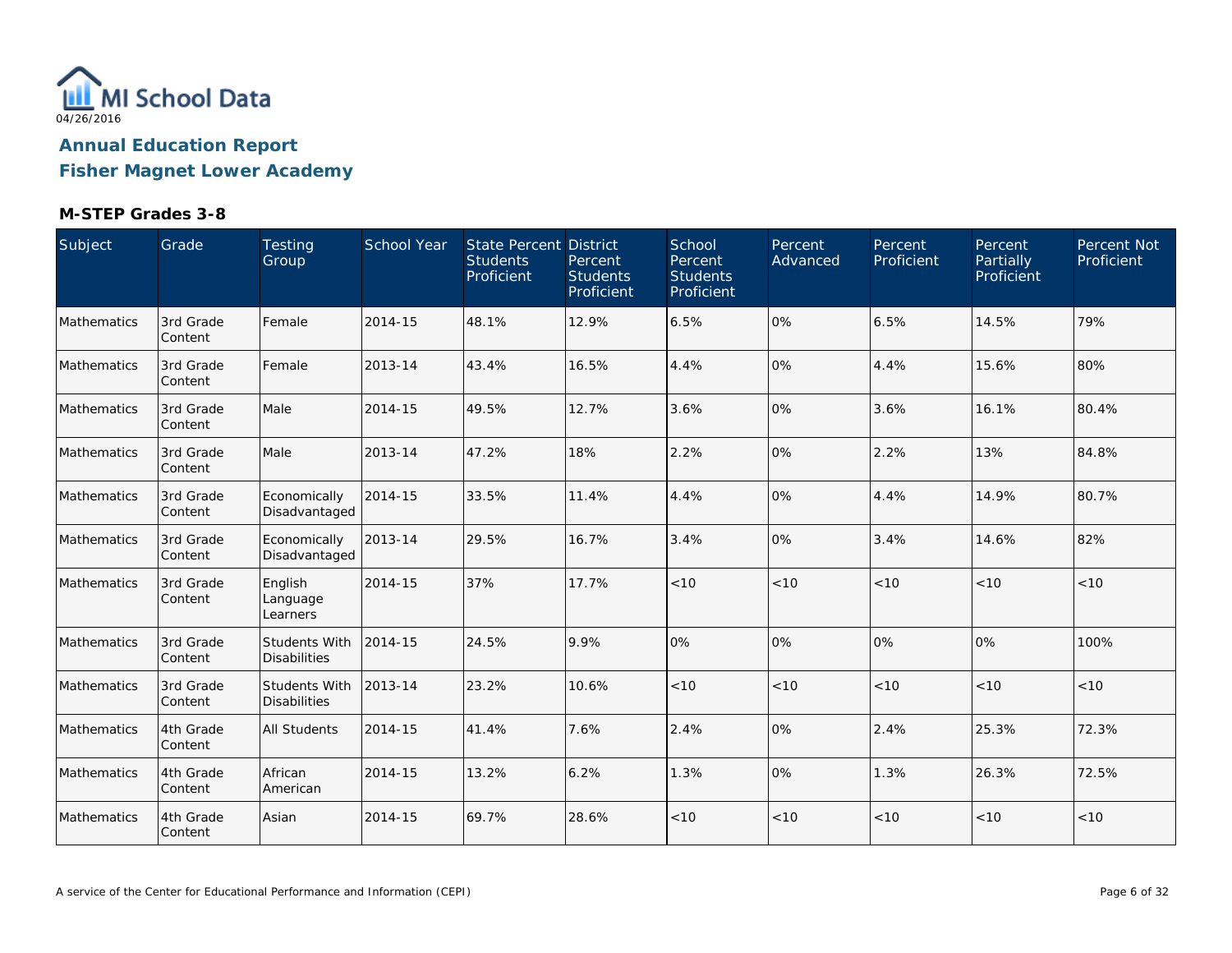

**Fisher Magnet Lower Academy**

| Subject            | Grade                 | Testing<br>Group                            | School Year | <b>State Percent District</b><br><b>Students</b><br>Proficient | Percent<br><b>Students</b><br>Proficient | School<br>Percent<br><b>Students</b><br>Proficient | Percent<br>Advanced | Percent<br>Proficient | Percent<br>Partially<br>Proficient | Percent Not<br>Proficient |
|--------------------|-----------------------|---------------------------------------------|-------------|----------------------------------------------------------------|------------------------------------------|----------------------------------------------------|---------------------|-----------------------|------------------------------------|---------------------------|
| Mathematics        | 4th Grade<br>Content  | Two or More<br>Races                        | 2014-15     | 38.2%                                                          | < 10                                     | < 10                                               | < 10                | < 10                  | < 10                               | <10                       |
| Mathematics        | 4th Grade<br>Content  | Female                                      | 2014-15     | 40.3%                                                          | 7.9%                                     | 2.3%                                               | 0%                  | 2.3%                  | 27.9%                              | 69.8%                     |
| Mathematics        | 4th Grade<br>Content  | Male                                        | 2014-15     | 42.4%                                                          | 7.4%                                     | 2.5%                                               | 0%                  | 2.5%                  | 22.5%                              | 75%                       |
| Mathematics        | 4th Grade<br>Content  | Economically<br>Disadvantaged               | 2014-15     | 25.4%                                                          | 6.9%                                     | 2.5%                                               | 0%                  | 2.5%                  | 24.7%                              | 72.8%                     |
| <b>Mathematics</b> | 4th Grade<br>Content  | English<br>Language<br>Learners             | 2014-15     | 22.1%                                                          | 9.4%                                     | < 10                                               | < 10                | < 10                  | < 10                               | < 10                      |
| Mathematics        | 4th Grade<br>Content  | <b>Students With</b><br><b>Disabilities</b> | 2014-15     | 17.2%                                                          | 3.7%                                     | 0%                                                 | 0%                  | 0%                    | 7.1%                               | 92.9%                     |
| Science            | 4th Grade<br>Content  | All Students                                | 2014-15     | 12.4%                                                          | 1.4%                                     | 0%                                                 | 0%                  | 0%                    | 5.5%                               | 94.5%                     |
| Science            | 4th Grade<br>Content  | African<br>American                         | 2014-15     | 2%                                                             | 1%                                       | 0%                                                 | 0%                  | 0%                    | 4.3%                               | 95.7%                     |
| Science            | 4th Grade<br>Content  | Asian                                       | 2014-15     | 23.9%                                                          | 5.7%                                     | < 10                                               | < 10                | < 10                  | < 10                               | < 10                      |
| Science            | 4th Grade<br>Content  | Two or More<br>Races                        | 2014-15     | 11.8%                                                          | < 10                                     | $<10$                                              | $<10$               | < 10                  | < 10                               | < 10                      |
| Science            | 4th Grade<br>Content  | Female                                      | 2014-15     | 10.4%                                                          | 1%                                       | 0%                                                 | 0%                  | 0%                    | 2.7%                               | 97.3%                     |
| Science            | 4th Grade<br> Content | Male                                        | 2014-15     | 14.3%                                                          | 1.8%                                     | 0%                                                 | 0%                  | 0%                    | 8.3%                               | 91.7%                     |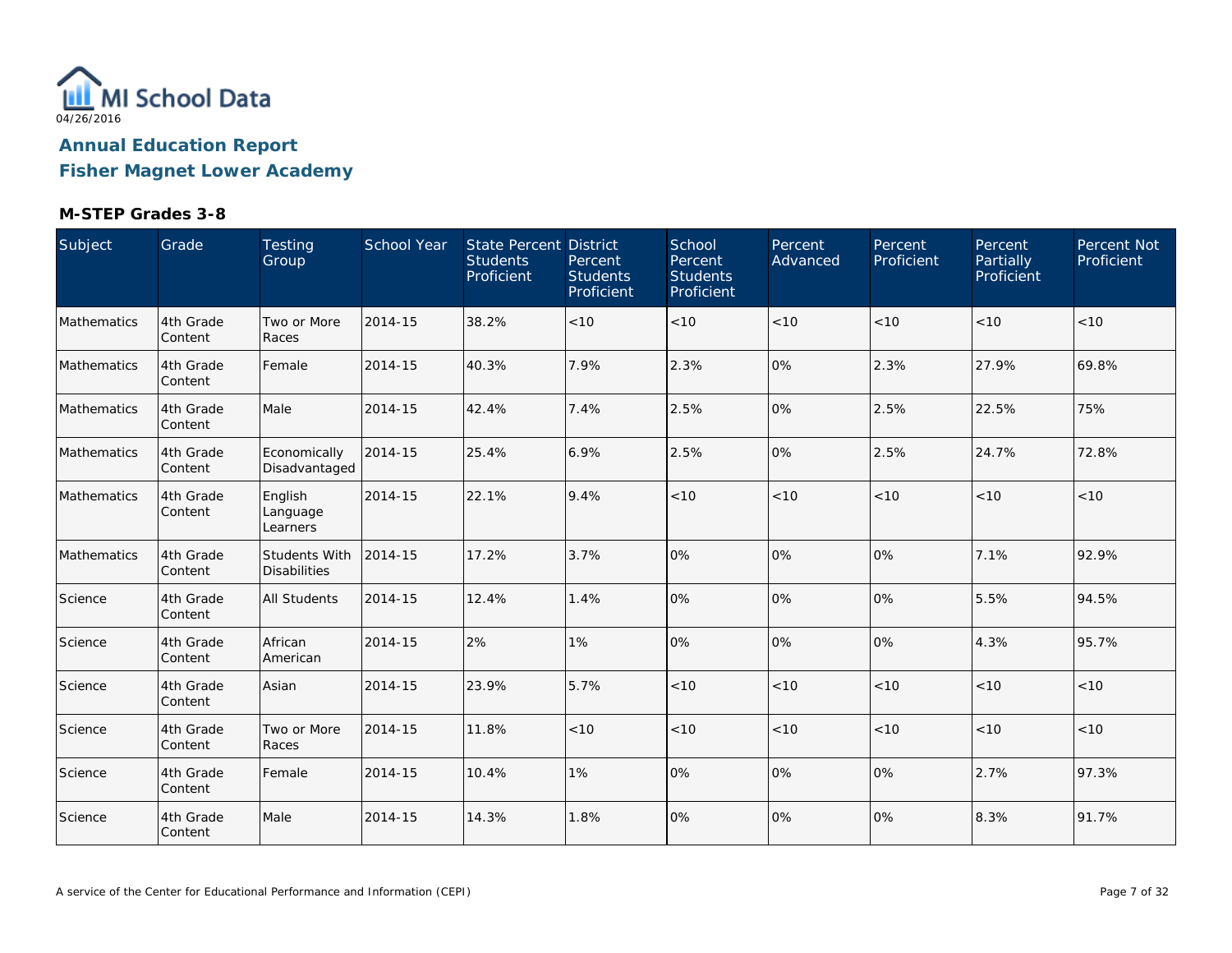

**Fisher Magnet Lower Academy**

| Subject | Grade                        | <b>Testing</b><br>Group              | School Year  | State Percent District<br><b>Students</b><br>Proficient | Percent<br><b>Students</b><br>Proficient | School<br>Percent<br><b>Students</b><br>Proficient | Percent<br>Advanced | Percent<br>Proficient | Percent<br>Partially<br>Proficient | <b>Percent Not</b><br>Proficient |
|---------|------------------------------|--------------------------------------|--------------|---------------------------------------------------------|------------------------------------------|----------------------------------------------------|---------------------|-----------------------|------------------------------------|----------------------------------|
| Science | 4th Grade<br><b>Content</b>  | Economically<br>Disadvantaged        | $12014 - 15$ | 5.5%                                                    | 1.3%                                     | 0%                                                 | 0%                  | $ 0\%$                | 5.6%                               | 94.4%                            |
| Science | l4th Grade<br><b>Content</b> | English<br>Language<br>Learners      | 2014-15      | 2.2%                                                    | 0.8%                                     | < 10                                               | < 10                | < 10                  | < 10                               | < 10                             |
| Science | l4th Grade<br><b>Content</b> | <b>Students With</b><br>Disabilities | 2014-15      | 4.6%                                                    | 0.5%                                     | 0%                                                 | 0%                  | 0%                    | 0%                                 | 100%                             |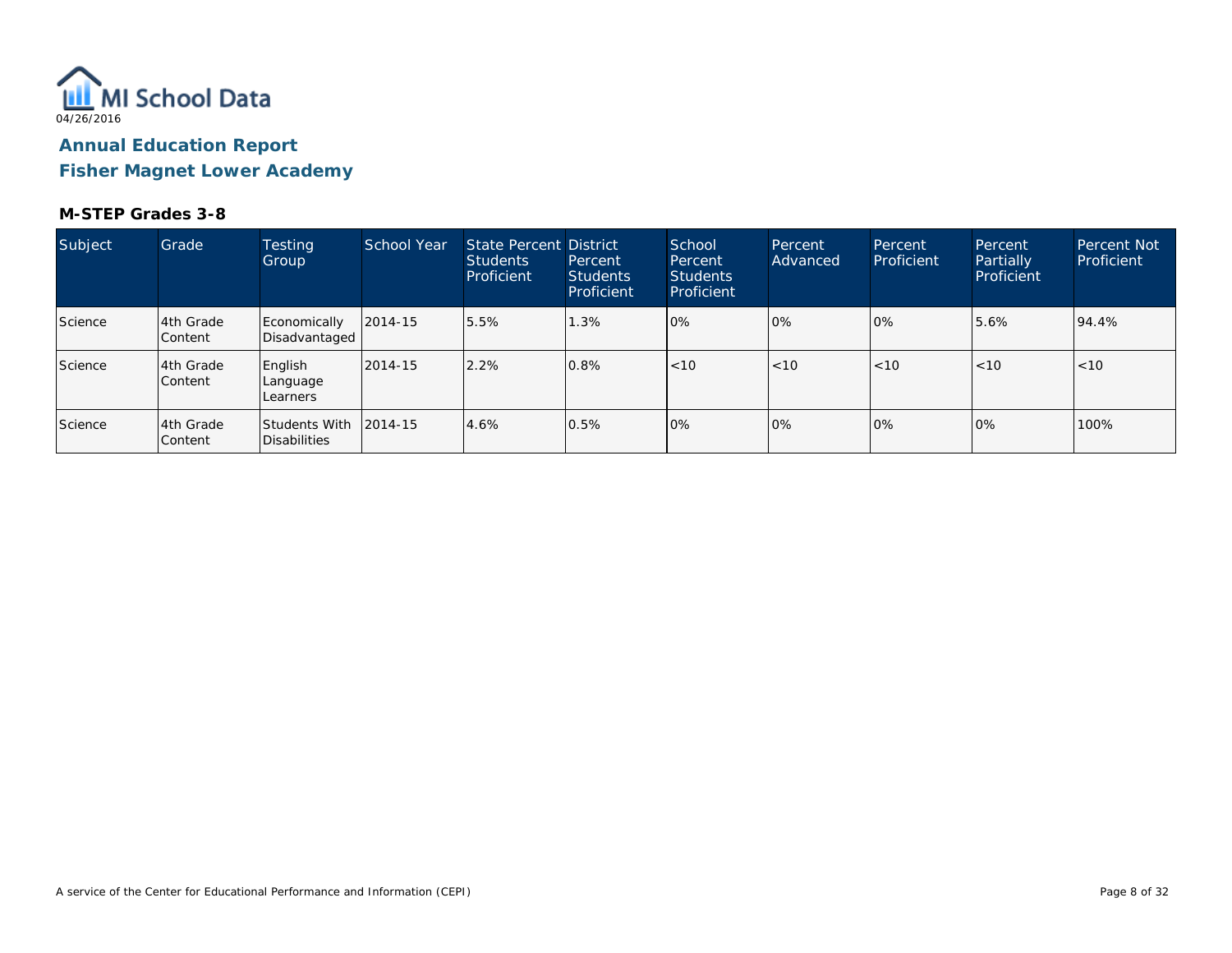

**Fisher Magnet Lower Academy**

**MME**

| Subject                    | Grade | <b>Testing</b><br>Group | School Year | State Percent District<br>Students<br>Proficient | Percent<br><b>Students</b><br>Proficient | School<br>Percent<br><b>Students</b><br>Proficient | Percent<br>Advanced | Percent<br>Proficient | Percent<br>Partially<br>Proficient | Percent Not<br>Proficient |
|----------------------------|-------|-------------------------|-------------|--------------------------------------------------|------------------------------------------|----------------------------------------------------|---------------------|-----------------------|------------------------------------|---------------------------|
| $\cdots$ $\cdots$ $\cdots$ |       |                         |             |                                                  |                                          |                                                    |                     |                       |                                    |                           |

No Data to Display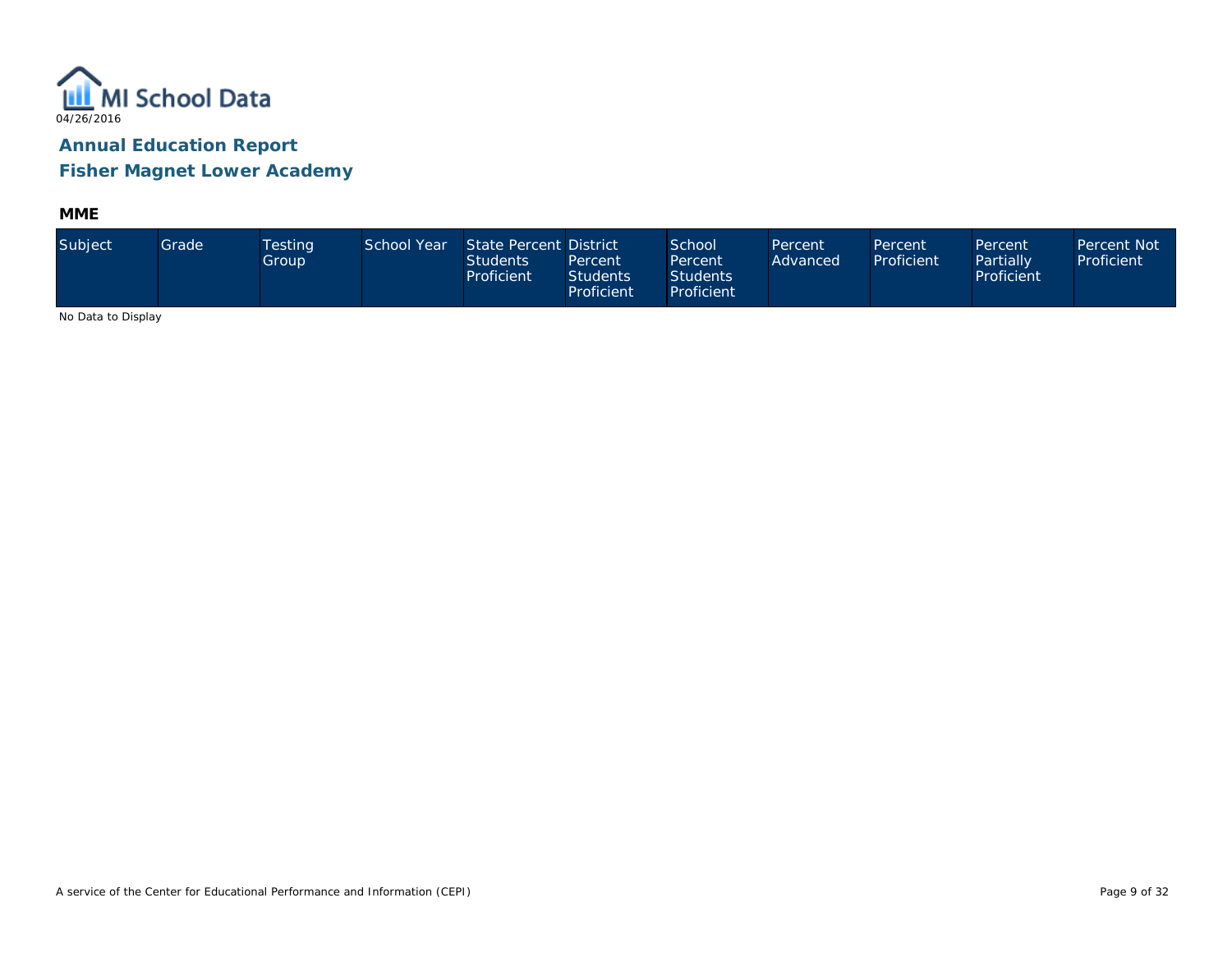

# **Fisher Magnet Lower Academy**

#### **Michigan Educational Assessment Program Access (MEAP - Access)**

| Subject     | Grade | Testing Group School Year     |         | <b>State Percent</b><br><b>Students</b><br>Proficient | <b>District</b><br>Percent<br><b>Students</b><br>Proficient | School Percent Percent<br><b>Students</b><br>Proficient | Exceeded | Percent Met | Percent<br>Progressing |
|-------------|-------|-------------------------------|---------|-------------------------------------------------------|-------------------------------------------------------------|---------------------------------------------------------|----------|-------------|------------------------|
| Mathematics | 3rd   | <b>All Students</b>           | 2013-14 | 61.9%                                                 | 64.1%                                                       | 100%                                                    | 100%     | 0%          | 0%                     |
| Mathematics | 3rd   | American Indian               | 2013-14 | 65%                                                   | <10                                                         | < 10                                                    | < 10     | $<10$       | < 10                   |
| Mathematics | 3rd   | African<br>American           | 2013-14 | 52.5%                                                 | 65.9%                                                       | < 10                                                    | < 10     | < 10        | < 10                   |
| Mathematics | 3rd   | Male                          | 2013-14 | 64.4%                                                 | 65.9%                                                       | < 10                                                    | < 10     | < 10        | < 10                   |
| Mathematics | 3rd   | Economically<br>Disadvantaged | 2013-14 | 59.4%                                                 | 62.1%                                                       | 100%                                                    | 100%     | 0%          | 0%                     |
| Mathematics | 4th   | All Students                  | 2013-14 | 55.3%                                                 | 49.7%                                                       | 20%                                                     | 0%       | 20%         | 80%                    |
| Mathematics | 4th   | African<br>American           | 2013-14 | 46.3%                                                 | 53.1%                                                       | 20%                                                     | 0%       | 20%         | 80%                    |
| Mathematics | 4th   | Female                        | 2013-14 | 53.7%                                                 | 54.7%                                                       | 50%                                                     | 0%       | 50%         | 50%                    |
| Mathematics | 4th   | Male                          | 2013-14 | 56.2%                                                 | 47.1%                                                       | 0%                                                      | 0%       | 0%          | 100%                   |
| Mathematics | 4th   | Economically<br>Disadvantaged | 2013-14 | 53.4%                                                 | 50%                                                         | 0%                                                      | 0%       | 0%          | 100%                   |
| Reading     | 3rd   | <b>All Students</b>           | 2013-14 | 38.7%                                                 | 42.2%                                                       | 0%                                                      | 0%       | 0%          | 100%                   |
| Reading     | 3rd   | American Indian               | 2013-14 | 50%                                                   | < 10                                                        | < 10                                                    | < 10     | < 10        | < 10                   |
| Reading     | 3rd   | African<br>American           | 2013-14 | 30.4%                                                 | 44%                                                         | < 10                                                    | < 10     | < 10        | < 10                   |
| Reading     | 3rd   | Male                          | 2013-14 | 38.9%                                                 | 47.1%                                                       | < 10                                                    | $<10$    | < 10        | < 10                   |
| Reading     | 3rd   | Economically<br>Disadvantaged | 2013-14 | 34.6%                                                 | 40.2%                                                       | 0%                                                      | 0%       | 0%          | 100%                   |
| Reading     | 4th   | <b>All Students</b>           | 2013-14 | 45.6%                                                 | 39.9%                                                       | 0%                                                      | 0%       | 0%          | 100%                   |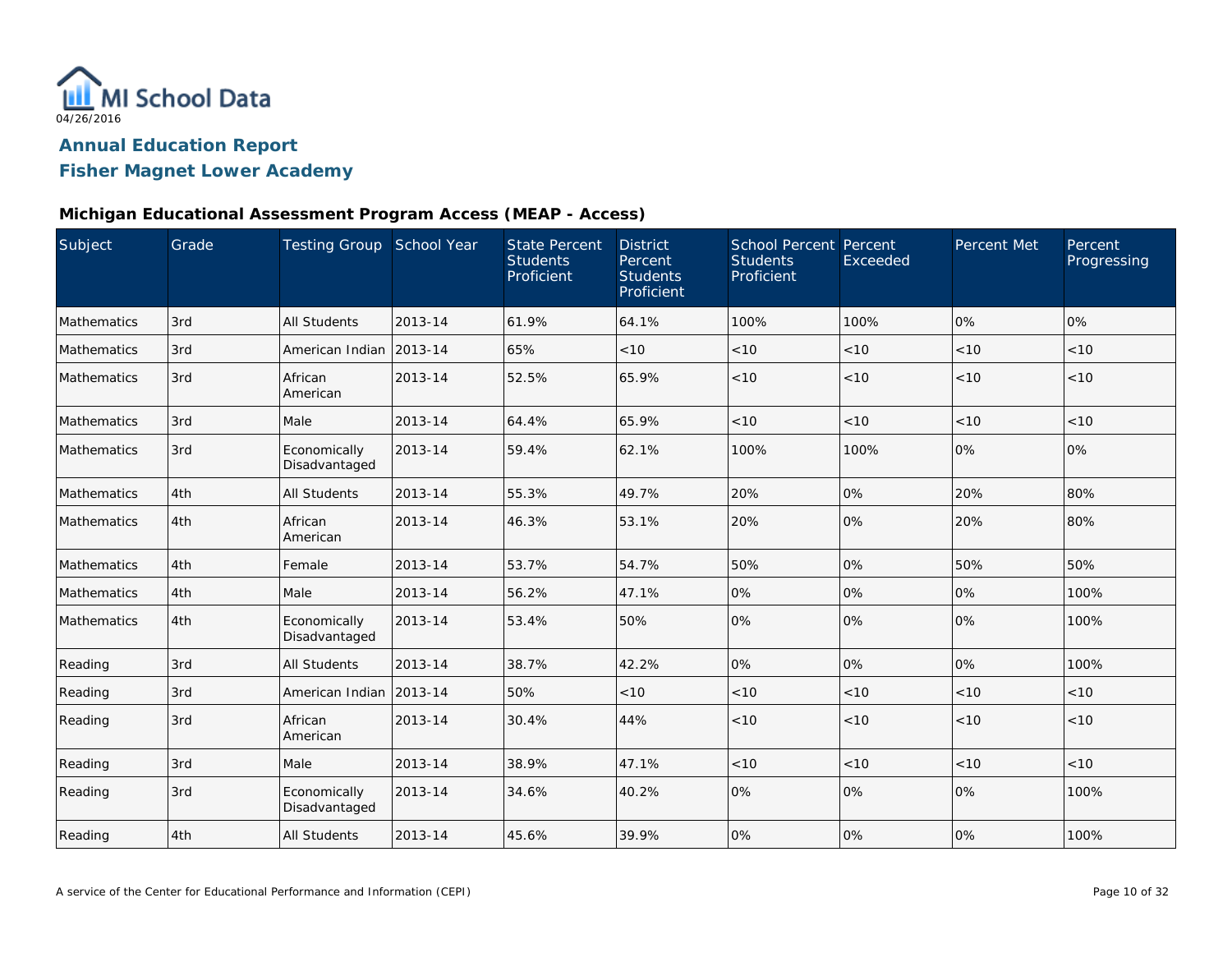

**Fisher Magnet Lower Academy**

#### **Michigan Educational Assessment Program Access (MEAP - Access)**

| Subject | Grade | Testing Group School Year     |         | <b>State Percent</b><br><b>Students</b><br>Proficient | <b>District</b><br>Percent<br><b>Students</b><br>Proficient | School Percent Percent<br><b>Students</b><br>Proficient | Exceeded | Percent Met | Percent<br>Progressing |
|---------|-------|-------------------------------|---------|-------------------------------------------------------|-------------------------------------------------------------|---------------------------------------------------------|----------|-------------|------------------------|
| Reading | l 4th | African<br>American           | 2013-14 | 35.2%                                                 | 42%                                                         | 0%                                                      | 0%       | 0%          | 100%                   |
| Reading | l 4th | Female                        | 2013-14 | 46.2%                                                 | 42.3%                                                       | 0%                                                      | 0%       | 0%          | 100%                   |
| Reading | 4th   | Male                          | 2013-14 | 45.4%                                                 | 38.7%                                                       | 0%                                                      | 0%       | 0%          | 100%                   |
| Reading | 4th   | Economically<br>Disadvantaged | 2013-14 | 41.3%                                                 | 40%                                                         | 0%                                                      | 0%       | 0%          | 100%                   |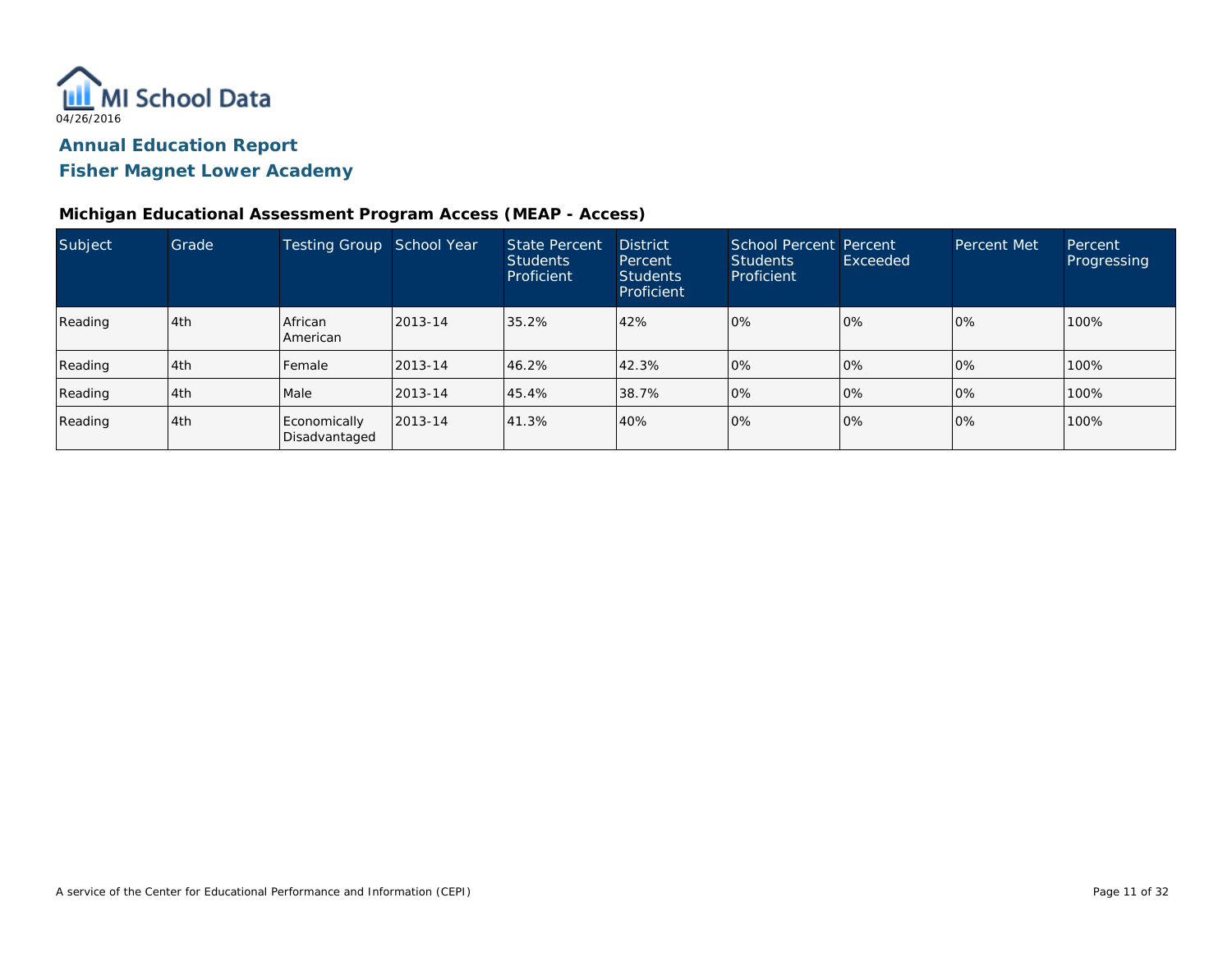

**Fisher Magnet Lower Academy**

# **MI-Access Functional Independence**

| Subject     | Grade                | Testing Group School Year     |         | <b>State Percent</b><br><b>Students</b><br>Proficient | <b>District</b><br>Percent<br><b>Students</b><br>Proficient | <b>School Percent Percent</b><br><b>Students</b><br>Proficient | Surpassed | Percent<br>Attained | Percent<br>Emerging |
|-------------|----------------------|-------------------------------|---------|-------------------------------------------------------|-------------------------------------------------------------|----------------------------------------------------------------|-----------|---------------------|---------------------|
| Mathematics | 2nd Grade<br>Content | <b>All Students</b>           | 2013-14 | 68.8%                                                 | 44.6%                                                       | < 10                                                           | < 10      | < 10                | < 10                |
| Reading     | 2nd Grade<br>Content | <b>All Students</b>           | 2013-14 | 77.1%                                                 | 56.9%                                                       | $<10$                                                          | < 10      | $<10$               | < 10                |
| Mathematics | 2nd Grade<br>Content | African<br>American           | 2013-14 | 61.4%                                                 | 42.4%                                                       | < 10                                                           | < 10      | < 10                | < 10                |
| Reading     | 2nd Grade<br>Content | African<br>American           | 2013-14 | 70.2%                                                 | 54.2%                                                       | < 10                                                           | < 10      | < 10                | < 10                |
| Mathematics | 2nd Grade<br>Content | Female                        | 2013-14 | 66.3%                                                 | 38.9%                                                       | < 10                                                           | < 10      | < 10                | < 10                |
| Reading     | 2nd Grade<br>Content | Female                        | 2013-14 | 79.6%                                                 | 55.6%                                                       | $<10$                                                          | < 10      | < 10                | < 10                |
| Mathematics | 2nd Grade<br>Content | Male                          | 2013-14 | 70%                                                   | 46.8%                                                       | < 10                                                           | < 10      | < 10                | < 10                |
| Reading     | 2nd Grade<br>Content | Male                          | 2013-14 | 76.1%                                                 | 57.4%                                                       | $<10$                                                          | $<10$     | $<10$               | $<10$               |
| Mathematics | 2nd Grade<br>Content | Economically<br>Disadvantaged | 2013-14 | 70.8%                                                 | 48.2%                                                       | $<10$                                                          | $<10$     | $<10$               | $<10$               |
| Reading     | 2nd Grade<br>Content | Economically<br>Disadvantaged | 2013-14 | 76.6%                                                 | 60.7%                                                       | < 10                                                           | < 10      | < 10                | < 10                |
| Mathematics | 3rd Grade<br>Content | <b>All Students</b>           | 2014-15 | 71.1%                                                 | 50.8%                                                       | < 10                                                           | < 10      | < 10                | < 10                |
| Mathematics | 3rd Grade<br>Content | <b>All Students</b>           | 2013-14 | 81.3%                                                 | 72.2%                                                       | < 10                                                           | < 10      | < 10                | < 10                |
| Reading     | 3rd Grade<br>Content | <b>All Students</b>           | 2013-14 | 76.5%                                                 | 64.1%                                                       | $<10$                                                          | < 10      | $<10$               | $<10$               |

A service of the Center for Educational Performance and Information (CEPI)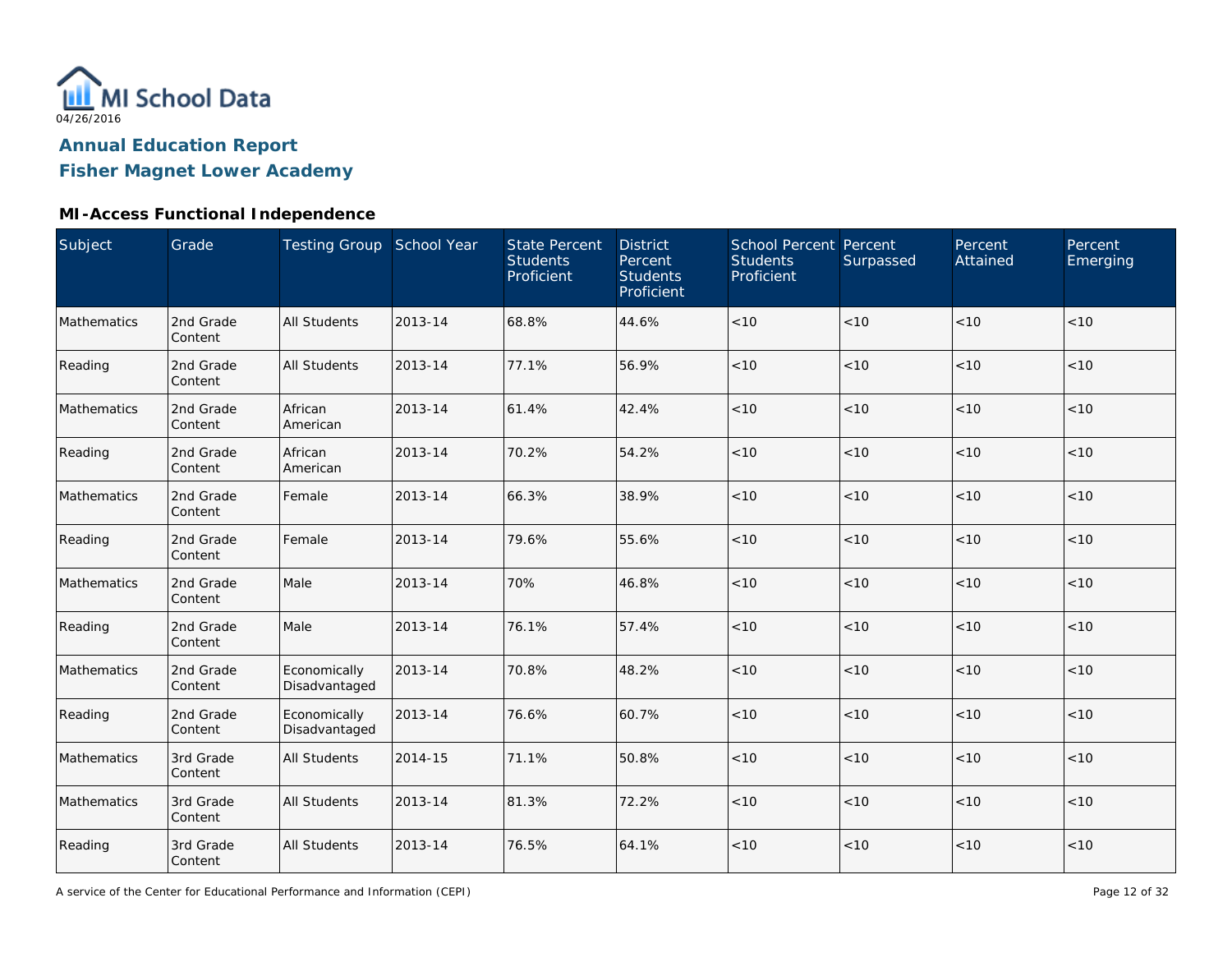

**Fisher Magnet Lower Academy**

### **MI-Access Functional Independence**

| Subject     | Grade                | Testing Group School Year |         | <b>State Percent</b><br><b>Students</b><br>Proficient | <b>District</b><br>Percent<br><b>Students</b><br>Proficient | School Percent Percent<br><b>Students</b><br>Proficient | Surpassed | Percent<br>Attained | Percent<br>Emerging |
|-------------|----------------------|---------------------------|---------|-------------------------------------------------------|-------------------------------------------------------------|---------------------------------------------------------|-----------|---------------------|---------------------|
| <b>ELA</b>  | 3rd Grade<br>Content | <b>All Students</b>       | 2014-15 | 69.2%                                                 | 57.7%                                                       | $<10$                                                   | < 10      | < 10                | < 10                |
| Mathematics | 3rd Grade<br>Content | African<br>American       | 2014-15 | 65.4%                                                 | 50.8%                                                       | $<10$                                                   | < 10      | < 10                | < 10                |
| Mathematics | 3rd Grade<br>Content | African<br>American       | 2013-14 | 76.6%                                                 | 69.4%                                                       | $<10$                                                   | < 10      | < 10                | < 10                |
| Reading     | 3rd Grade<br>Content | African<br>American       | 2013-14 | 71.6%                                                 | 64.8%                                                       | $<10$                                                   | < 10      | <10                 | $<10$               |
| <b>ELA</b>  | 3rd Grade<br>Content | African<br>American       | 2014-15 | 64.2%                                                 | 57.7%                                                       | < 10                                                    | < 10      | < 10                | < 10                |
| Mathematics | 3rd Grade<br>Content | Female                    | 2014-15 | 69.4%                                                 | 45.5%                                                       | < 10                                                    | < 10      | < 10                | < 10                |
| Mathematics | 3rd Grade<br>Content | Female                    | 2013-14 | 77.8%                                                 | 63.3%                                                       | < 10                                                    | < 10      | < 10                | < 10                |
| Reading     | 3rd Grade<br>Content | Female                    | 2013-14 | 77.2%                                                 | 62.1%                                                       | $<10$                                                   | < 10      | < 10                | < 10                |
| ELA         | 3rd Grade<br>Content | Female                    | 2014-15 | 69.3%                                                 | 50%                                                         | $<10$                                                   | < 10      | < 10                | < 10                |
| Mathematics | 3rd Grade<br>Content | Male                      | 2014-15 | 71.9%                                                 | 53.7%                                                       | $<10$                                                   | < 10      | < 10                | < 10                |
| Mathematics | 3rd Grade<br>Content | Male                      | 2013-14 | 83.3%                                                 | 77.6%                                                       | $<10$                                                   | < 10      | < 10                | < 10                |
| Reading     | 3rd Grade<br>Content | Male                      | 2013-14 | 76.1%                                                 | 65.3%                                                       | $<10$                                                   | < 10      | < 10                | < 10                |
| <b>ELA</b>  | 3rd Grade<br>Content | Male                      | 2014-15 | 69.2%                                                 | 61.8%                                                       | $<10$                                                   | $<10$     | < 10                | < 10                |

A service of the Center for Educational Performance and Information (CEPI)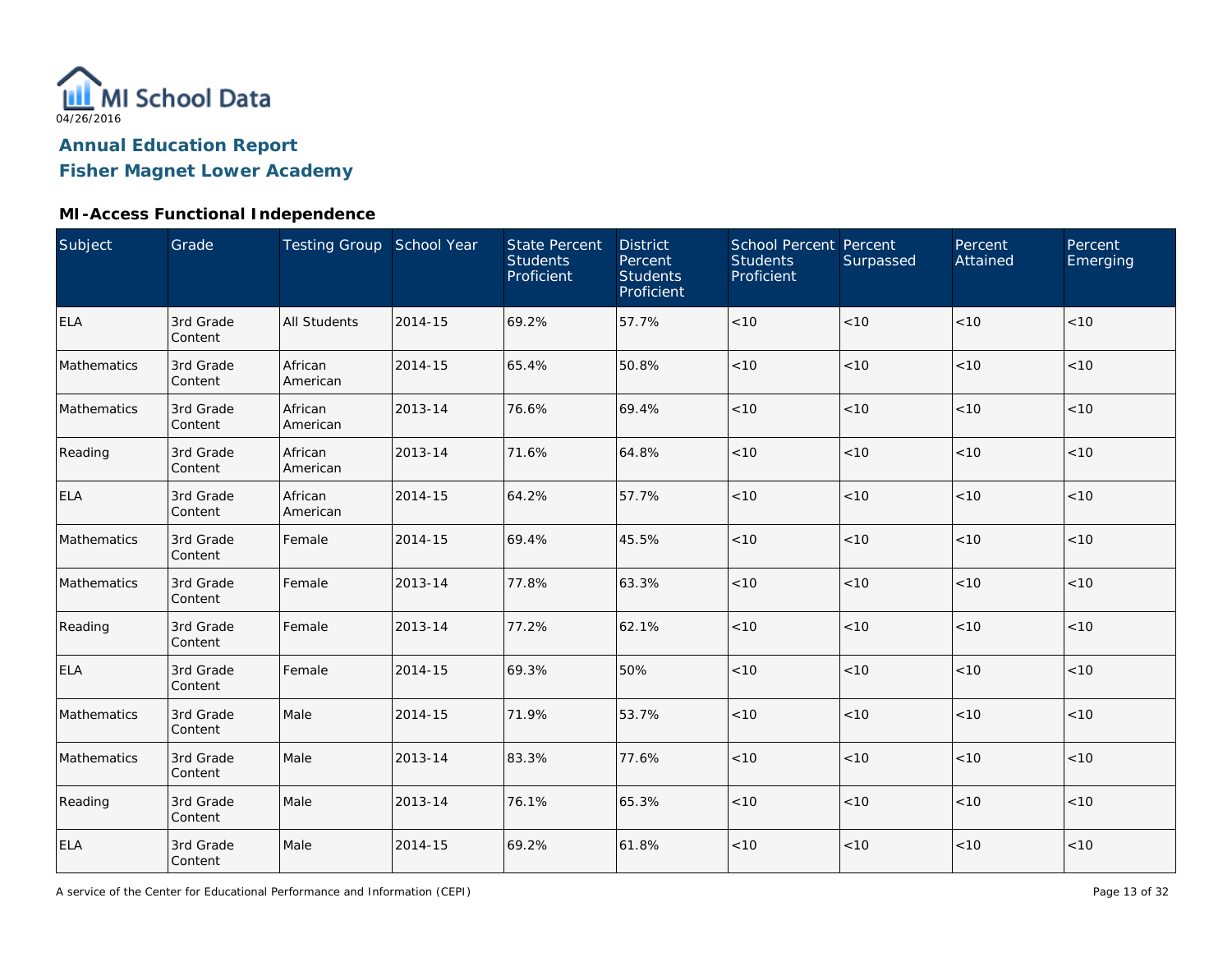

**Fisher Magnet Lower Academy**

# **MI-Access Functional Independence**

| Subject     | Grade                | <b>Testing Group School Year</b> |         | <b>State Percent</b><br><b>Students</b><br>Proficient | <b>District</b><br>Percent<br><b>Students</b><br>Proficient | School Percent Percent<br><b>Students</b><br>Proficient | Surpassed | Percent<br>Attained | Percent<br>Emerging |
|-------------|----------------------|----------------------------------|---------|-------------------------------------------------------|-------------------------------------------------------------|---------------------------------------------------------|-----------|---------------------|---------------------|
| Mathematics | 3rd Grade<br>Content | Economically<br>Disadvantaged    | 2014-15 | 71.7%                                                 | 49.1%                                                       | $<10$                                                   | < 10      | <10                 | < 10                |
| Mathematics | 3rd Grade<br>Content | Economically<br>Disadvantaged    | 2013-14 | 82.3%                                                 | 72%                                                         | < 10                                                    | < 10      | < 10                | < 10                |
| Reading     | 3rd Grade<br>Content | Economically<br>Disadvantaged    | 2013-14 | 75.1%                                                 | 64.9%                                                       | < 10                                                    | < 10      | < 10                | < 10                |
| <b>ELA</b>  | 3rd Grade<br>Content | Economically<br>Disadvantaged    | 2014-15 | 68.9%                                                 | 57.1%                                                       | < 10                                                    | < 10      | < 10                | < 10                |
| Mathematics | 4th Grade<br>Content | <b>All Students</b>              | 2014-15 | 72.4%                                                 | 50%                                                         | $<10$                                                   | < 10      | <10                 | < 10                |
| <b>ELA</b>  | 4th Grade<br>Content | <b>All Students</b>              | 2014-15 | 69.7%                                                 | 48.8%                                                       | < 10                                                    | < 10      | < 10                | < 10                |
| Science     | 4th Grade<br>Content | <b>All Students</b>              | 2014-15 | 59.1%                                                 | 36.4%                                                       | $<10$                                                   | < 10      | < 10                | < 10                |
| Mathematics | 4th Grade<br>Content | African<br>American              | 2014-15 | 63.6%                                                 | 49.4%                                                       | $<10$                                                   | < 10      | < 10                | < 10                |
| <b>ELA</b>  | 4th Grade<br>Content | African<br>American              | 2014-15 | 64.9%                                                 | 50.7%                                                       | $<10$                                                   | < 10      | < 10                | < 10                |
| Science     | 4th Grade<br>Content | African<br>American              | 2014-15 | 46.7%                                                 | 35.2%                                                       | < 10                                                    | < 10      | < 10                | < 10                |
| Mathematics | 4th Grade<br>Content | Female                           | 2014-15 | 69.4%                                                 | 44.8%                                                       | $<10$                                                   | < 10      | < 10                | < 10                |
| <b>ELA</b>  | 4th Grade<br>Content | Female                           | 2014-15 | 72.4%                                                 | 44%                                                         | $<10$                                                   | < 10      | < 10                | $<10$               |
| Science     | 4th Grade<br>Content | Female                           | 2014-15 | 53.9%                                                 | 36.7%                                                       | $<10$                                                   | < 10      | < 10                | < 10                |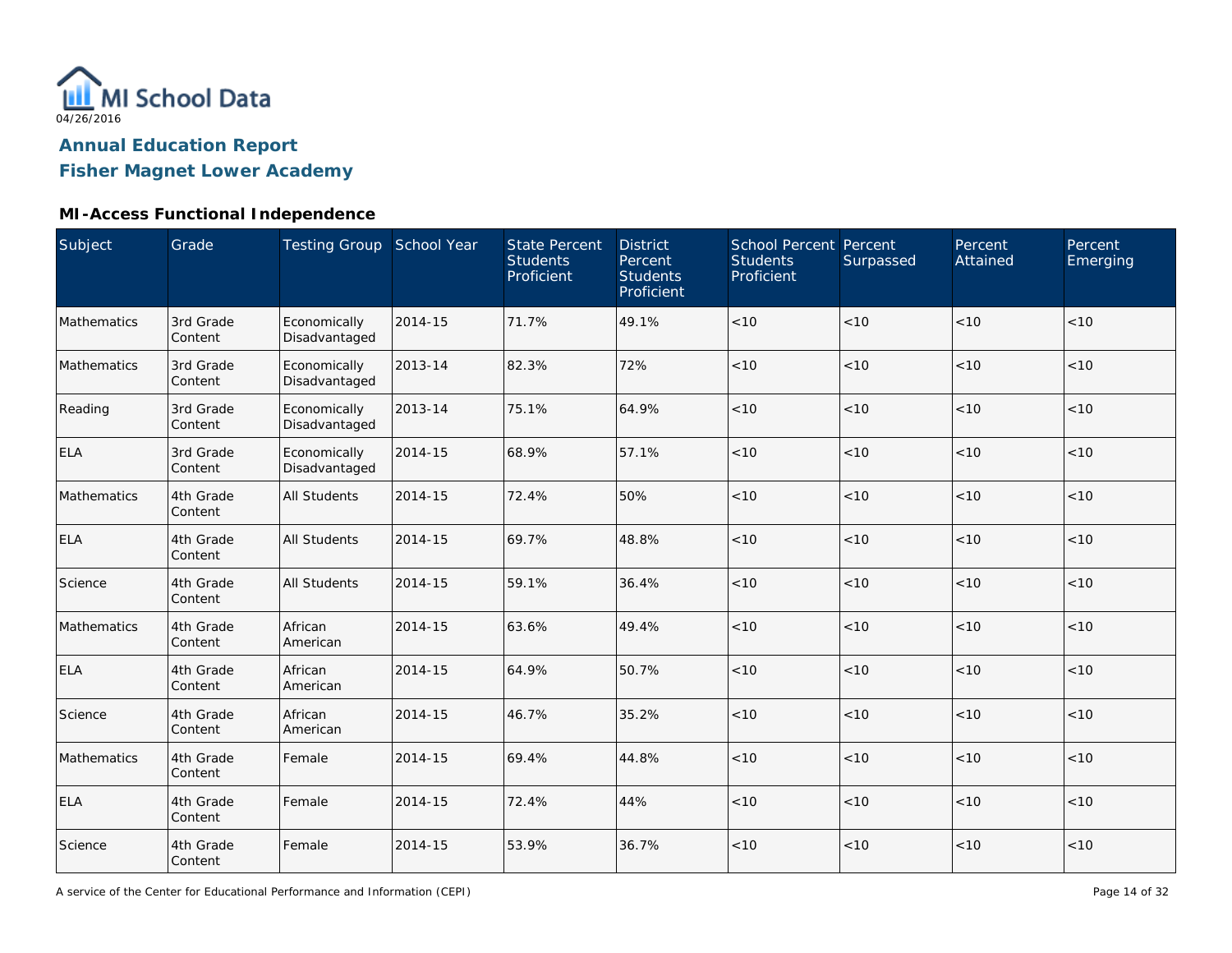

**Fisher Magnet Lower Academy**

#### **MI-Access Functional Independence**

| Subject            | Grade                | <b>Testing Group</b>          | School Year | <b>State Percent</b><br><b>Students</b><br>Proficient | <b>District</b><br>Percent<br><b>Students</b><br>Proficient | School Percent Percent<br><b>Students</b><br>Proficient | Surpassed | Percent<br>Attained | Percent<br>Emerging |
|--------------------|----------------------|-------------------------------|-------------|-------------------------------------------------------|-------------------------------------------------------------|---------------------------------------------------------|-----------|---------------------|---------------------|
| <b>Mathematics</b> | 4th Grade<br>Content | Male                          | 2014-15     | 74%                                                   | 52.2%                                                       | < 10                                                    | < 10      | < 10                | < 10                |
| <b>ELA</b>         | 4th Grade<br>Content | Male                          | 2014-15     | 68.4%                                                 | 50.9%                                                       | < 10                                                    | < 10      | < 10                | < 10                |
| Science            | 4th Grade<br>Content | Male                          | 2014-15     | 61.7%                                                 | 36.2%                                                       | < 10                                                    | < 10      | < 10                | < 10                |
| Mathematics        | 4th Grade<br>Content | Economically<br>Disadvantaged | 2014-15     | 73.3%                                                 | 53.1%                                                       | < 10                                                    | < 10      | < 10                | < 10                |
| <b>ELA</b>         | 4th Grade<br>Content | Economically<br>Disadvantaged | 2014-15     | 69.7%                                                 | 48.6%                                                       | < 10                                                    | < 10      | < 10                | < 10                |
| Science            | 4th Grade<br>Content | Economically<br>Disadvantaged | 2014-15     | 60.7%                                                 | 37.3%                                                       | < 10                                                    | < 10      | < 10                | < 10                |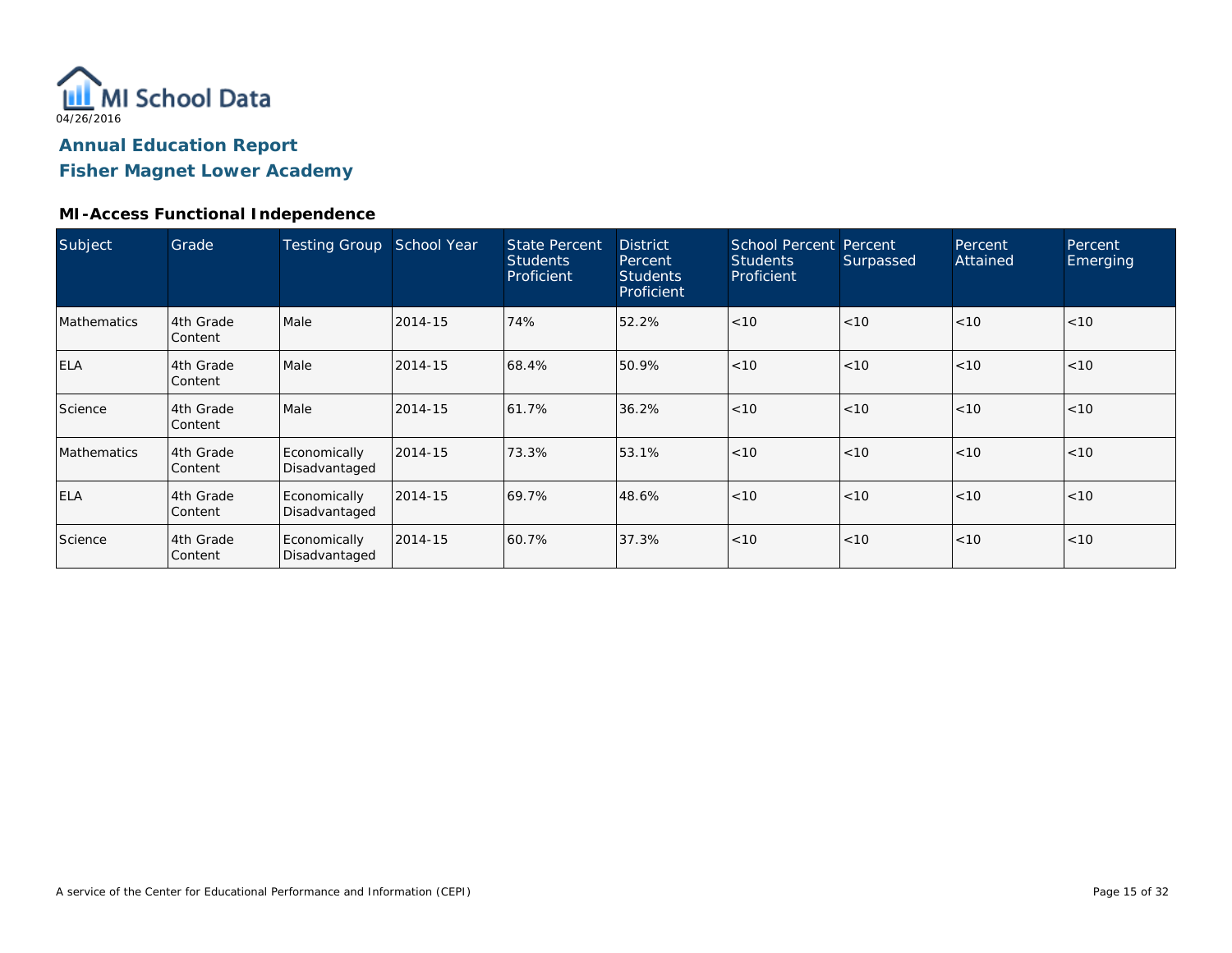

**Fisher Magnet Lower Academy**

#### **MI-Access Supported Independence**

| Subject     | Grade                       | Testing Group School Year     |         | <b>State Percent</b><br><b>Students</b><br>Proficient | <b>District</b><br>Percent<br><b>Students</b><br>Proficient | <b>School Percent Percent</b><br><b>Students</b><br>Proficient | Surpassed | Percent<br>Attained | Percent<br>Emerging |
|-------------|-----------------------------|-------------------------------|---------|-------------------------------------------------------|-------------------------------------------------------------|----------------------------------------------------------------|-----------|---------------------|---------------------|
| Mathematics | 2nd Grade<br>Content        | All Students                  | 2013-14 | 88.4%                                                 | 91.7%                                                       | < 10                                                           | < 10      | < 10                | < 10                |
| <b>ELA</b>  | 2nd Grade<br>Content        | All Students                  | 2013-14 | 82.4%                                                 | 83.3%                                                       | < 10                                                           | < 10      | < 10                | < 10                |
| Mathematics | 2nd Grade<br>Content        | African<br>American           | 2013-14 | 87.7%                                                 | 90.9%                                                       | < 10                                                           | < 10      | < 10                | < 10                |
| <b>ELA</b>  | 2nd Grade<br>Content        | African<br>American           | 2013-14 | 81.7%                                                 | 81.8%                                                       | < 10                                                           | < 10      | < 10                | < 10                |
| Mathematics | 2nd Grade<br>Content        | Male                          | 2013-14 | 87.7%                                                 | 93.1%                                                       | < 10                                                           | < 10      | < 10                | < 10                |
| <b>ELA</b>  | 2nd Grade<br><b>Content</b> | Male                          | 2013-14 | 81%                                                   | 86.2%                                                       | < 10                                                           | < 10      | < 10                | < 10                |
| Mathematics | 2nd Grade<br>Content        | Economically<br>Disadvantaged | 2013-14 | 87.8%                                                 | 93.8%                                                       | < 10                                                           | < 10      | < 10                | < 10                |
| <b>ELA</b>  | 2nd Grade<br>Content        | Economically<br>Disadvantaged | 2013-14 | 84.3%                                                 | 84.4%                                                       | < 10                                                           | < 10      | < 10                | < 10                |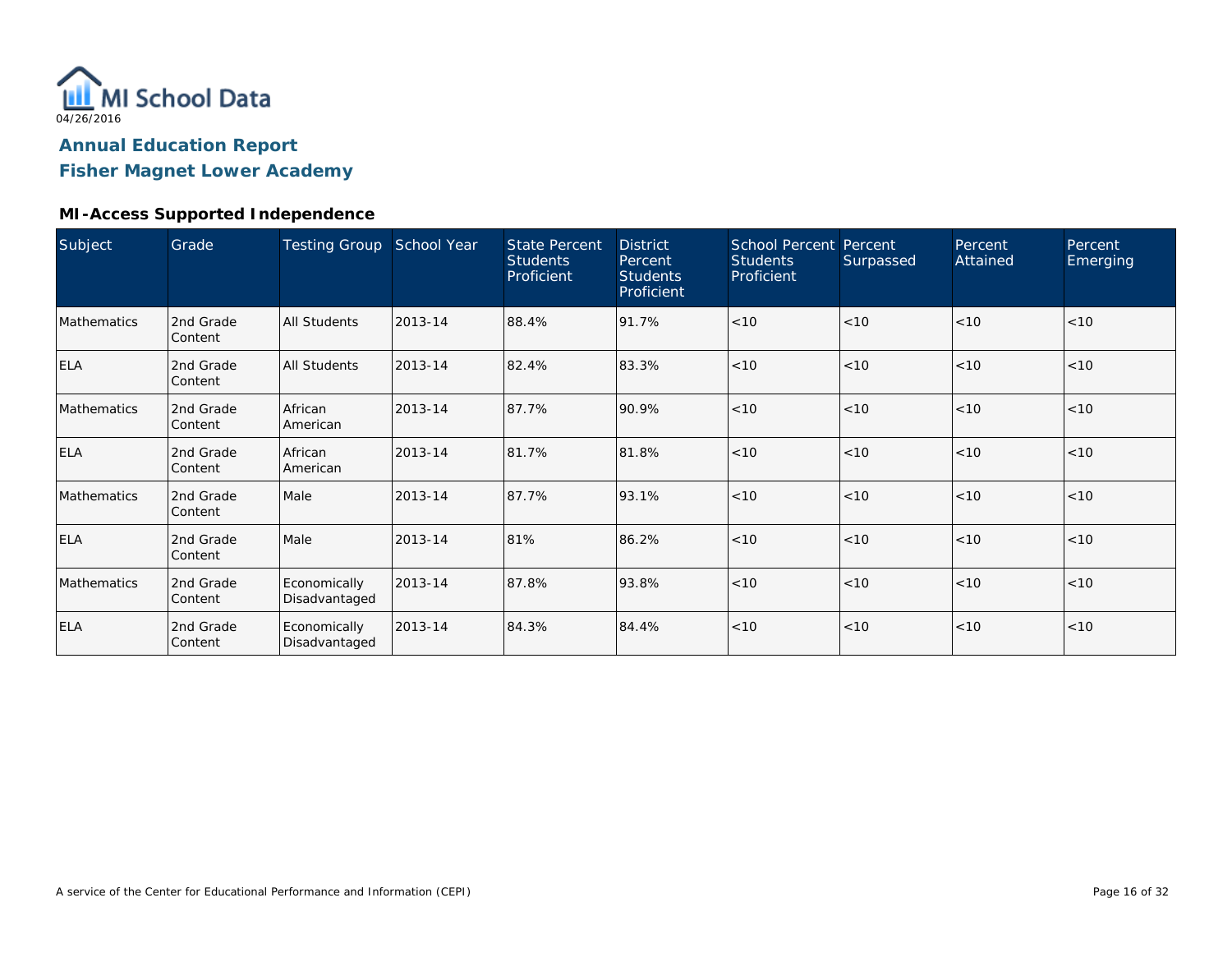

**Fisher Magnet Lower Academy**

#### **MI-Access Participation**

| Subject<br>Testing Group School Year<br>State Percent<br>Grade <sup>1</sup><br>Attained<br><b>Students</b><br><b>Students</b><br>Surpassed<br><b>Emerging</b><br>Percent<br>Proficient<br>Proficient<br><b>Students</b><br>Proficient | School Percent Percent<br><b>District</b><br>Percent<br>Percent |
|---------------------------------------------------------------------------------------------------------------------------------------------------------------------------------------------------------------------------------------|-----------------------------------------------------------------|
|---------------------------------------------------------------------------------------------------------------------------------------------------------------------------------------------------------------------------------------|-----------------------------------------------------------------|

No Data to Display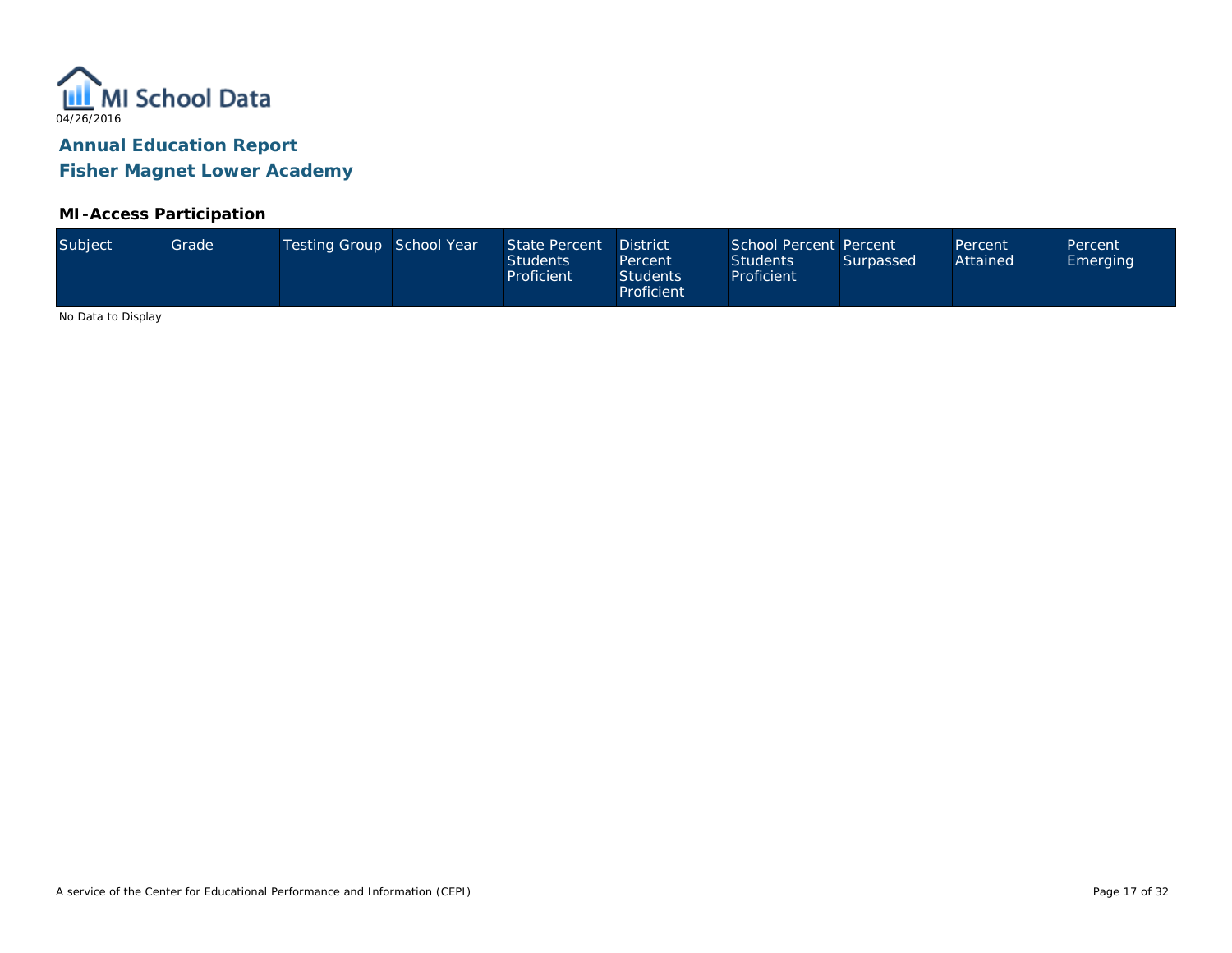

#### **Accountability Details Subject Data**

| <b>Testing</b><br>Group                            | Subject               | <b>State Tested</b><br>Total | <b>State Percent</b><br>Proficient | <b>District</b><br><b>Tested Total</b> | <b>District</b><br>Percent<br>Proficient* | <b>School Tested School</b><br>Total | Percent<br>Proficient** |
|----------------------------------------------------|-----------------------|------------------------------|------------------------------------|----------------------------------------|-------------------------------------------|--------------------------------------|-------------------------|
| <b>All Students</b>                                | Mathematics           | 98.1%                        | 36.5%                              | 94.6%                                  | N/A                                       | 92.6%                                | N/A                     |
| <b>All Students</b>                                | <b>ELA</b>            | 98.1%                        | 48.5%                              | 94.1%                                  | N/A                                       | 93.5%                                | N/A                     |
| All Students                                       | Science               | 97.5%                        | 22.2%                              | 93.1%                                  | N/A                                       | 82%                                  | N/A                     |
| <b>All Students</b>                                | <b>Social Studies</b> | 97.4%                        | 31.8%                              | 90.4%                                  | N/A                                       | N/A                                  | N/A                     |
| American<br>Indian                                 | <b>Mathematics</b>    | 98.2%                        | 27.8%                              | 94.4%                                  | N/A                                       | N/A                                  | N/A                     |
| American<br>Indian                                 | <b>ELA</b>            | 98%                          | 41.5%                              | 96.3%                                  | N/A                                       | <30                                  | N/A                     |
| American<br>Indian                                 | Science               | 97.8%                        | 17.7%                              | <30                                    | N/A                                       | N/A                                  | N/A                     |
| American<br>Indian                                 | Social Studies        | 97.2%                        | 25.2%                              | <30                                    | N/A                                       | N/A                                  | N/A                     |
| African<br>American                                | Mathematics           | 96.5%                        | 13.5%                              | 94.2%                                  | N/A                                       | 92.8%                                | N/A                     |
| African<br>American                                | <b>ELA</b>            | 96.5%                        | 24.5%                              | 93.6%                                  | N/A                                       | 93.3%                                | N/A                     |
| African<br>American                                | Science               | 95.4%                        | 6.1%                               | 92.7%                                  | N/A                                       | 82.4%                                | N/A                     |
| African<br>American                                | Social Studies        | 95.2%                        | 11%                                | 89.7%                                  | N/A                                       | N/A                                  | N/A                     |
| Asian                                              | Mathematics           | 99.1%                        | 66.3%                              | 96.6%                                  | N/A                                       | <30                                  | N/A                     |
| Asian                                              | <b>ELA</b>            | 98.7%                        | 70.2%                              | 95.5%                                  | N/A                                       | < 30                                 | N/A                     |
| Asian                                              | Science               | 99%                          | 38%                                | 97.4%                                  | N/A                                       | <30                                  | N/A                     |
| Asian                                              | <b>Social Studies</b> | 98.8%                        | 49.6%                              | 96.5%                                  | N/A                                       | N/A                                  | N/A                     |
| Hispanic of Any Mathematics<br>Race                |                       | 98.3%                        | 23.7%                              | 97.1%                                  | N/A                                       | N/A                                  | N/A                     |
| Hispanic of Any ELA<br>Race                        |                       | 98.3%                        | 36.1%                              | 97%                                    | N/A                                       | N/A                                  | N/A                     |
| Hispanic of Any Science<br>Race                    |                       | 97.9%                        | 11.7%                              | 95%                                    | N/A                                       | N/A                                  | N/A                     |
| Hispanic of Any<br>Race                            | Social Studies        | 97.5%                        | 20.2%                              | 94%                                    | N/A                                       | N/A                                  | N/A                     |
| Native<br>Hawaiian or<br>Other Pacific<br>Islander | Mathematics           | 99.8%                        | 40.8%                              | <30                                    | N/A                                       | N/A                                  | N/A                     |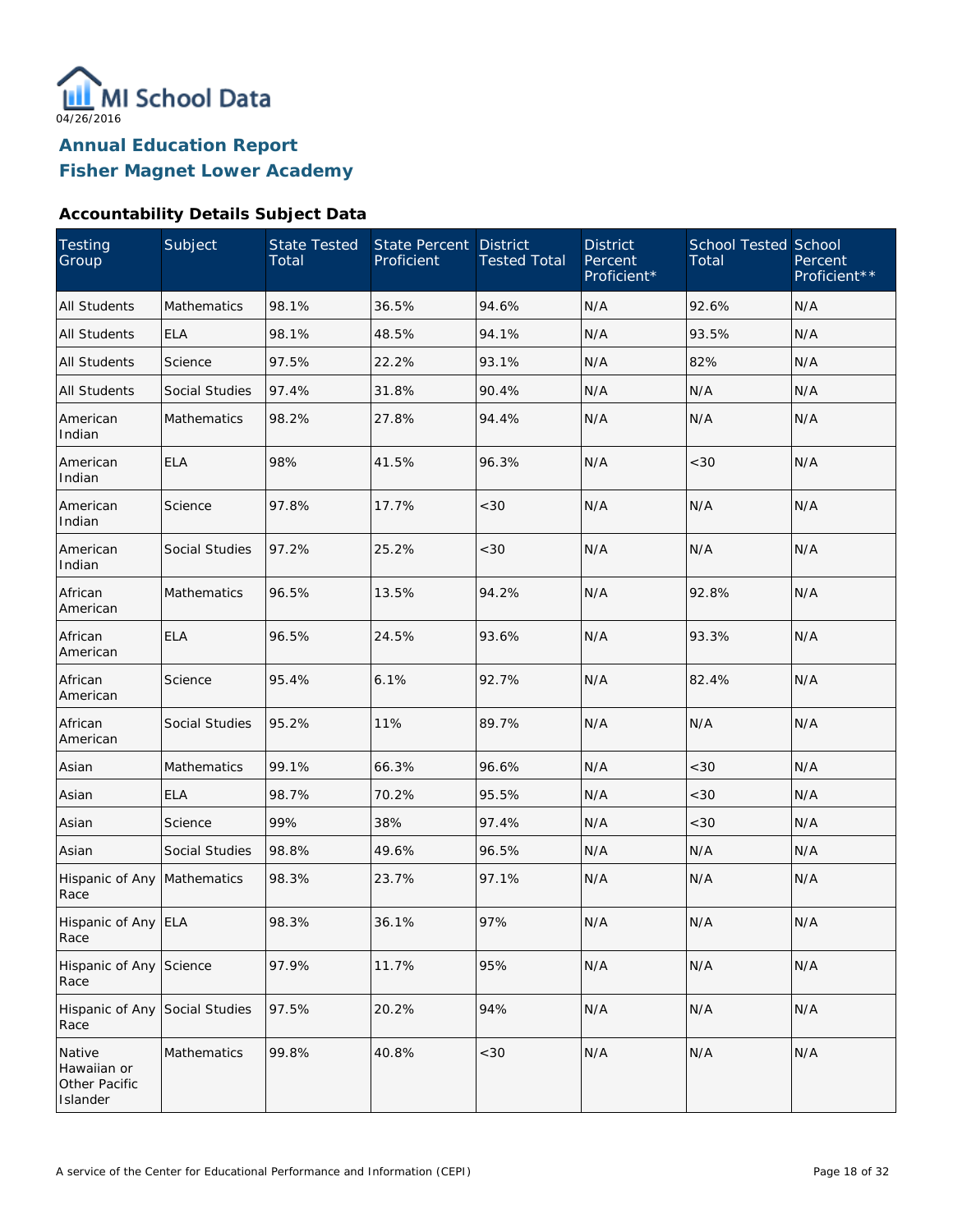

#### **Accountability Details Subject Data**

| Testing<br>Group                                   | Subject            | <b>State Tested</b><br>Total | State Percent<br>Proficient | <b>District</b><br><b>Tested Total</b> | <b>District</b><br>Percent<br>Proficient* | <b>School Tested School</b><br>Total | Percent<br>Proficient** |
|----------------------------------------------------|--------------------|------------------------------|-----------------------------|----------------------------------------|-------------------------------------------|--------------------------------------|-------------------------|
| Native<br>Hawaiian or<br>Other Pacific<br>Islander | <b>ELA</b>         | 99.3%                        | 53.3%                       | < 30                                   | N/A                                       | N/A                                  | N/A                     |
| Native<br>Hawaiian or<br>Other Pacific<br>Islander | Science            | 99.6%                        | 21.9%                       | < 30                                   | N/A                                       | N/A                                  | N/A                     |
| Native<br>Hawaiian or<br>Other Pacific<br>Islander | Social Studies     | 99.3%                        | 33%                         | < 30                                   | N/A                                       | N/A                                  | N/A                     |
| Two or More<br>Races                               | Mathematics        | 98.5%                        | 33.6%                       | 96%                                    | N/A                                       | < 30                                 | N/A                     |
| Two or More<br>Races                               | <b>ELA</b>         | 98.5%                        | 46.9%                       | 98%                                    | N/A                                       | <30                                  | N/A                     |
| Two or More<br>Races                               | Science            | 98.5%                        | 20.1%                       | < 30                                   | N/A                                       | <30                                  | N/A                     |
| Two or More<br>Races                               | Social Studies     | 98.1%                        | 28.3%                       | $<30$                                  | N/A                                       | N/A                                  | N/A                     |
| White                                              | <b>Mathematics</b> | 98.5%                        | 42.5%                       | 93.4%                                  | N/A                                       | <30                                  | N/A                     |
| White                                              | <b>ELA</b>         | 98.5%                        | 55%                         | 92.8%                                  | N/A                                       | <30                                  | N/A                     |
| White                                              | Science            | 98.1%                        | 26.6%                       | 92.6%                                  | N/A                                       | N/A                                  | N/A                     |
| White                                              | Social Studies     | 98%                          | 37.3%                       | 88.2%                                  | N/A                                       | N/A                                  | N/A                     |
| Economically<br>Disadvantaged                      | <b>Mathematics</b> | 97.6%                        | 22.5%                       | 94.3%                                  | N/A                                       | 92.3%                                | N/A                     |
| Economically<br>Disadvantaged                      | <b>ELA</b>         | 97.6%                        | 33.7%                       | 93.8%                                  | N/A                                       | 93.3%                                | N/A                     |
| Economically<br>Disadvantaged                      | Science            | 96.8%                        | 11.7%                       | 92.7%                                  | N/A                                       | 81.6%                                | N/A                     |
| Economically<br>Disadvantaged                      | Social Studies     | 96.5%                        | 17.8%                       | 89.9%                                  | N/A                                       | N/A                                  | N/A                     |
| English<br>Language<br>Learners                    | Mathematics        | 98.6%                        | 20.3%                       | 97.2%                                  | N/A                                       | $<30$                                | N/A                     |
| English<br>Language<br>Learners                    | <b>ELA</b>         | 98.2%                        | 24%                         | 97.1%                                  | N/A                                       | <30                                  | N/A                     |
| English<br>Language<br>Learners                    | Science            | 98.2%                        | 3.9%                        | 95.4%                                  | N/A                                       | <30                                  | N/A                     |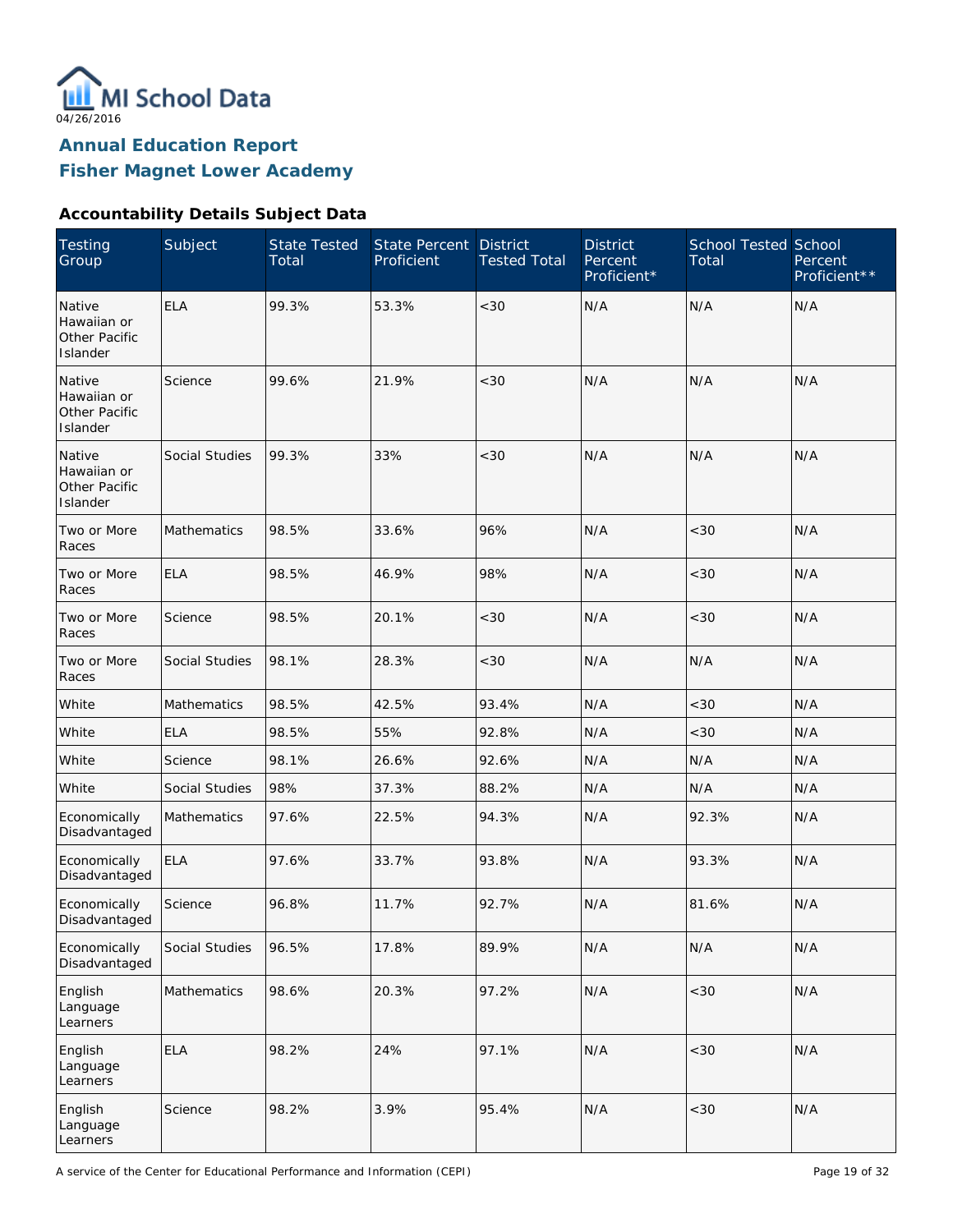

#### **Accountability Details Subject Data**

| <b>Testing</b><br>Group              | Subject            | <b>State Tested</b><br>Total | State Percent District<br>Proficient | <b>Tested Total</b> | <b>District</b><br>Percent<br>Proficient* | <b>School Tested School</b><br>Total | Percent<br>Proficient** |
|--------------------------------------|--------------------|------------------------------|--------------------------------------|---------------------|-------------------------------------------|--------------------------------------|-------------------------|
| English<br>Language<br>Learners      | Social Studies     | 97.9%                        | 8.1%                                 | 94.3%               | N/A                                       | N/A                                  | IN/A                    |
| <b>Students With</b><br>Disabilities | <b>Mathematics</b> | 97.2%                        | 21.8%                                | 92%                 | N/A                                       | 87.5%                                | N/A                     |
| <b>Students With</b><br>Disabilities | <b>ELA</b>         | 96.6%                        | 24.7%                                | 89.2%               | N/A                                       | 87.5%                                | N/A                     |
| <b>Students With</b><br>Disabilities | Science            | 96.5%                        | 15.4%                                | 90.8%               | N/A                                       | <30                                  | IN/A                    |
| <b>Students With</b><br>Disabilities | Social Studies     | 95%                          | 13.9%                                | 80.9%               | N/A                                       | N/A                                  | IN/A                    |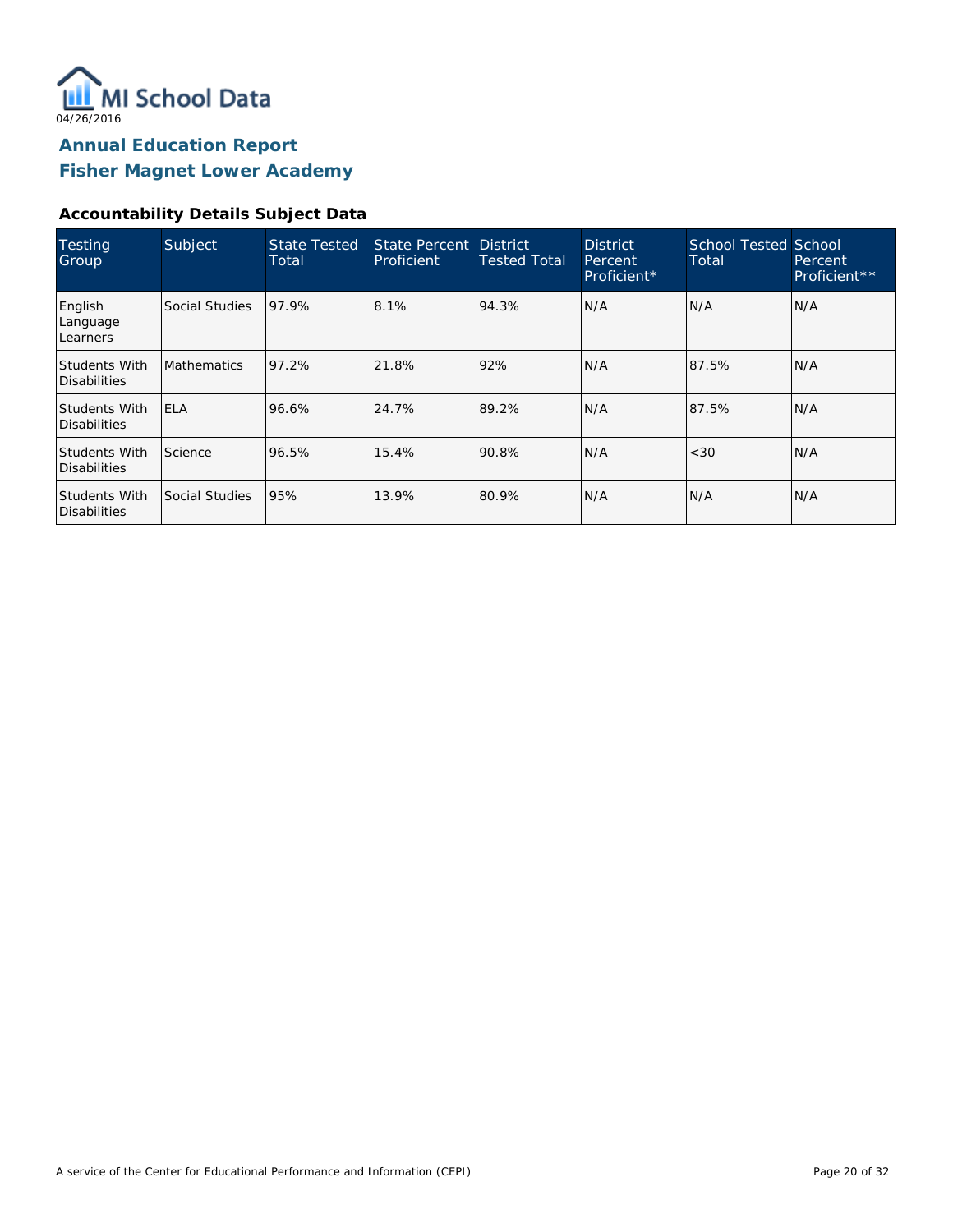

#### **Accountability Details Graduation Data**

| Student Group                                      | Statewide | <b>District</b> | School |
|----------------------------------------------------|-----------|-----------------|--------|
| <b>All Students</b>                                | 78.6%     | 70.3%           | N/A    |
| American Indian                                    | 64.8%     | N/A             | N/A    |
| African American                                   | 64.5%     | 70.3%           | N/A    |
| Asian                                              | 89.1%     | 80.6%           | N/A    |
| Hispanic of Any Race                               | 68.8%     | 73.7%           | N/A    |
| Native Hawaiian or Other Pacific 78.9%<br>Islander |           | N/A             | N/A    |
| Two or More Races                                  | 74.2%     | N/A             | N/A    |
| White                                              | 82.9%     | 52.5%           | N/A    |
| Female                                             | 82.9%     | N/A             | N/A    |
| Male                                               | 74.4%     | N/A             | N/A    |
| Economically Disadvantaged                         | 65.6%     | 70.4%           | N/A    |
| English Language Learners                          | 68.2%     | 77.1%           | N/A    |
| <b>Students With Disabilities</b>                  | 55.1%     | 47.8%           | N/A    |
| Bottom 30%                                         | N/A       | N/A             | N/A    |

*\* All data based on students enrolled for a full academic year.*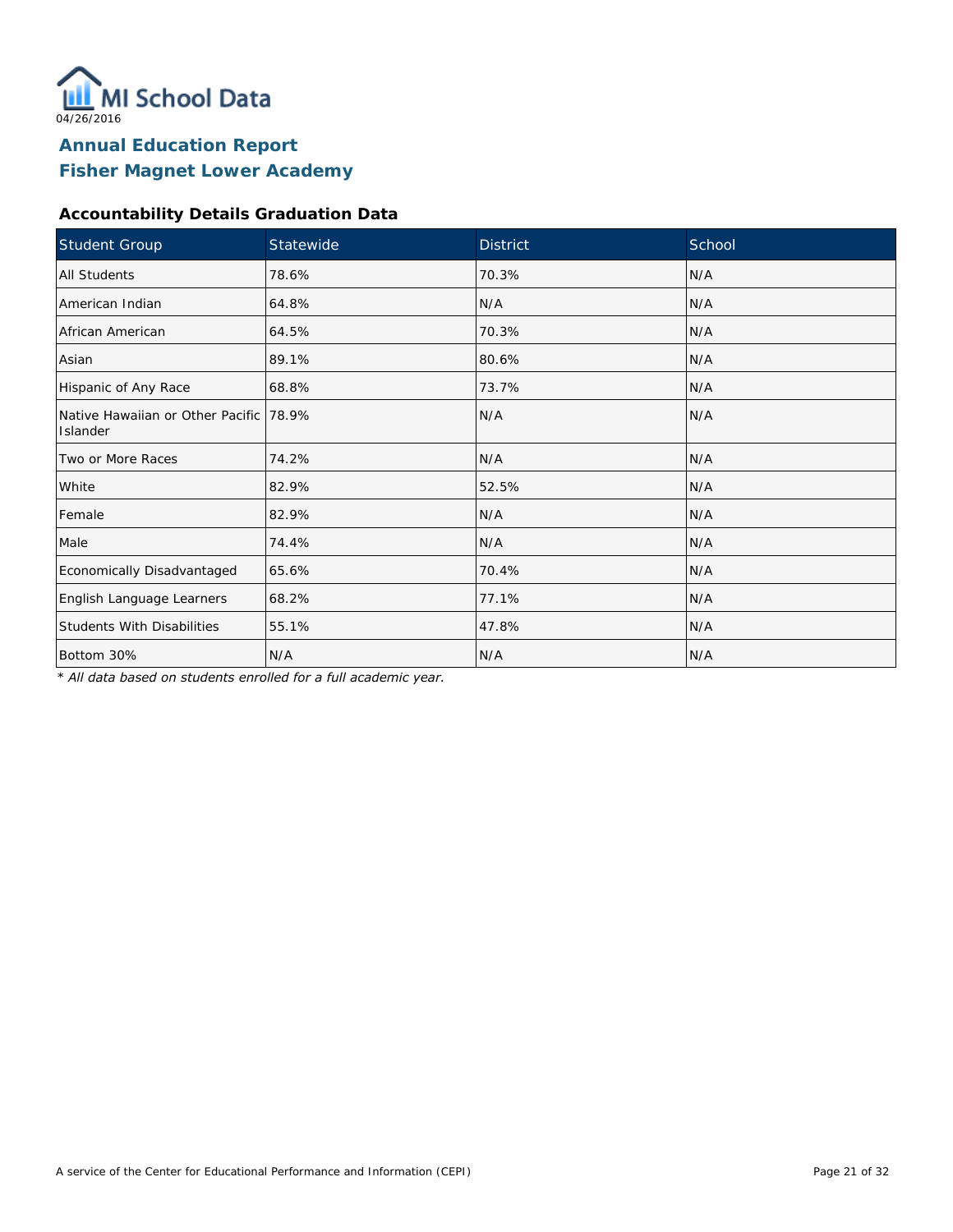

#### **Accountability Details Attendance Data**

| <b>Student Group</b> | Statewide <sup>1</sup> | <b>District</b> | School |
|----------------------|------------------------|-----------------|--------|
| All Students         | 94.7%                  | 86.1%           | 83.5%  |

*\* All data based on students enrolled for a full academic year.*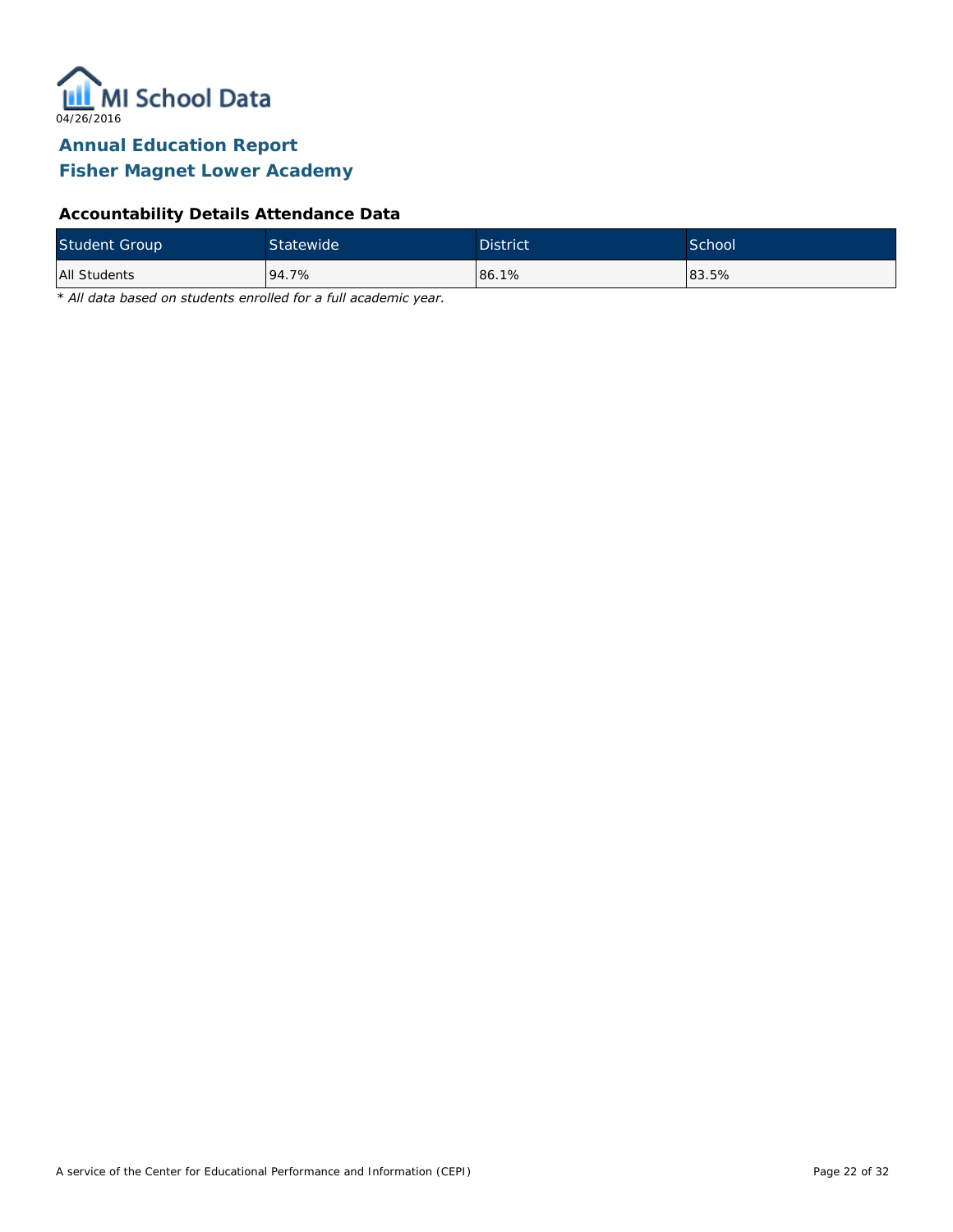

**Fisher Magnet Lower Academy**

#### **Accountability Status District Data**

| <b>District</b><br><b>Name</b> | Reading<br><b>Status</b> | Reading<br>Score' | Writina<br><b>Status</b> | Writina <sup>1</sup><br>Score | Math<br><b>Status</b> | Math Score Science | <b>Status</b> | Science<br><b>Score</b> | <b>Social</b><br><b>Studies</b><br><b>Status</b> | Social<br>Studies <sup>1</sup><br>Score | <b>Overall</b><br><b>Status</b> | )verall<br><b>Score</b> |
|--------------------------------|--------------------------|-------------------|--------------------------|-------------------------------|-----------------------|--------------------|---------------|-------------------------|--------------------------------------------------|-----------------------------------------|---------------------------------|-------------------------|
|--------------------------------|--------------------------|-------------------|--------------------------|-------------------------------|-----------------------|--------------------|---------------|-------------------------|--------------------------------------------------|-----------------------------------------|---------------------------------|-------------------------|

No Data to Display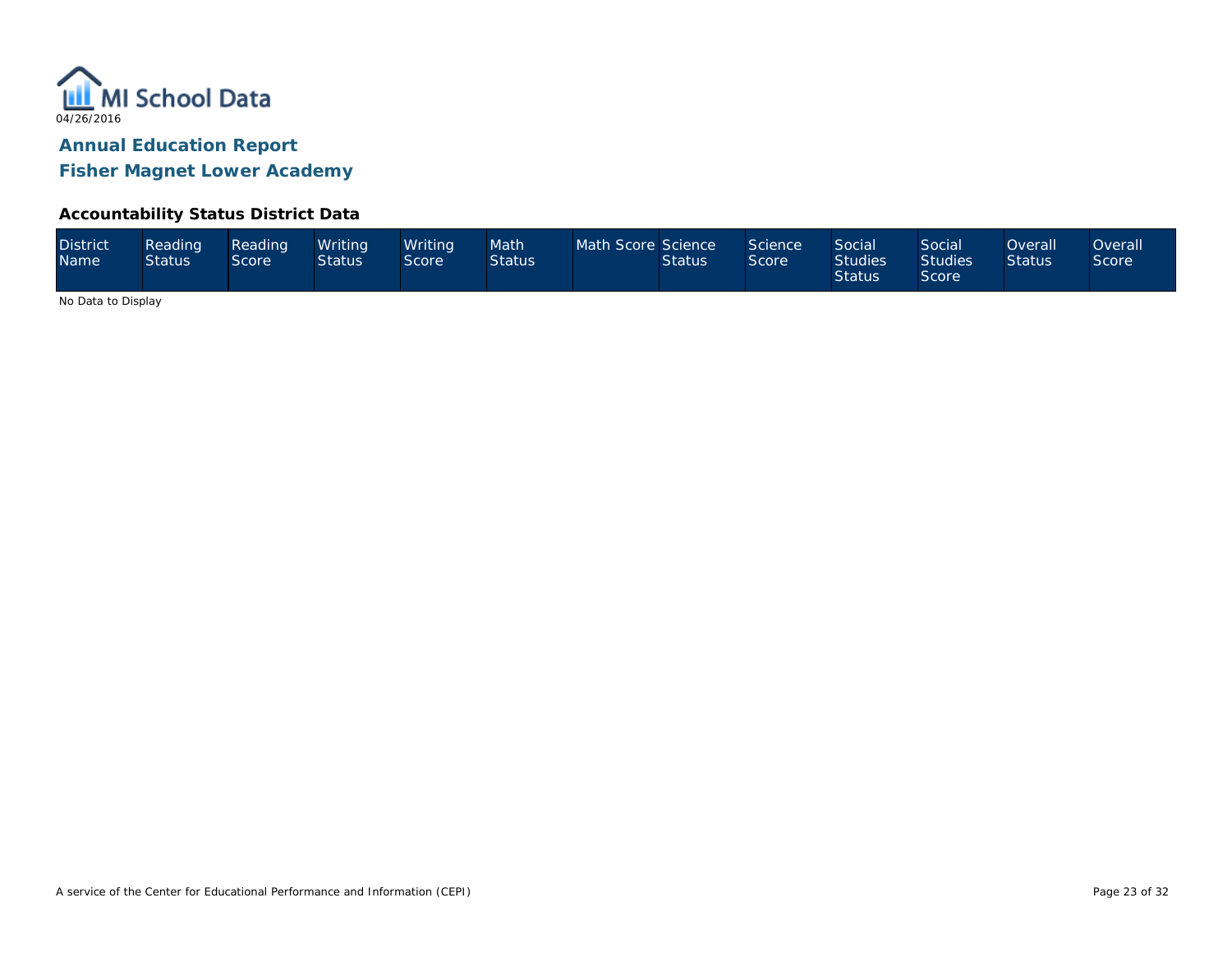

**Fisher Magnet Lower Academy**

#### **Accountability Status School Data**

| <b>District</b><br>Name <sup>1</sup> | School<br>Mame ! | Title 1<br>Status <sup>1</sup> | Status | Score | Reading Reading Writing Writing<br>$\blacksquare$ Status $\blacksquare$ | Score | Math<br><b>Status</b> | Math<br>Score | Science Science Social<br><b>Status</b> | Score | <b>Status</b> | Social<br>Studies Studies Status<br>Score | <b>Overall</b> | Overall <sup>1</sup><br>Score |
|--------------------------------------|------------------|--------------------------------|--------|-------|-------------------------------------------------------------------------|-------|-----------------------|---------------|-----------------------------------------|-------|---------------|-------------------------------------------|----------------|-------------------------------|
|--------------------------------------|------------------|--------------------------------|--------|-------|-------------------------------------------------------------------------|-------|-----------------------|---------------|-----------------------------------------|-------|---------------|-------------------------------------------|----------------|-------------------------------|

No Data to Display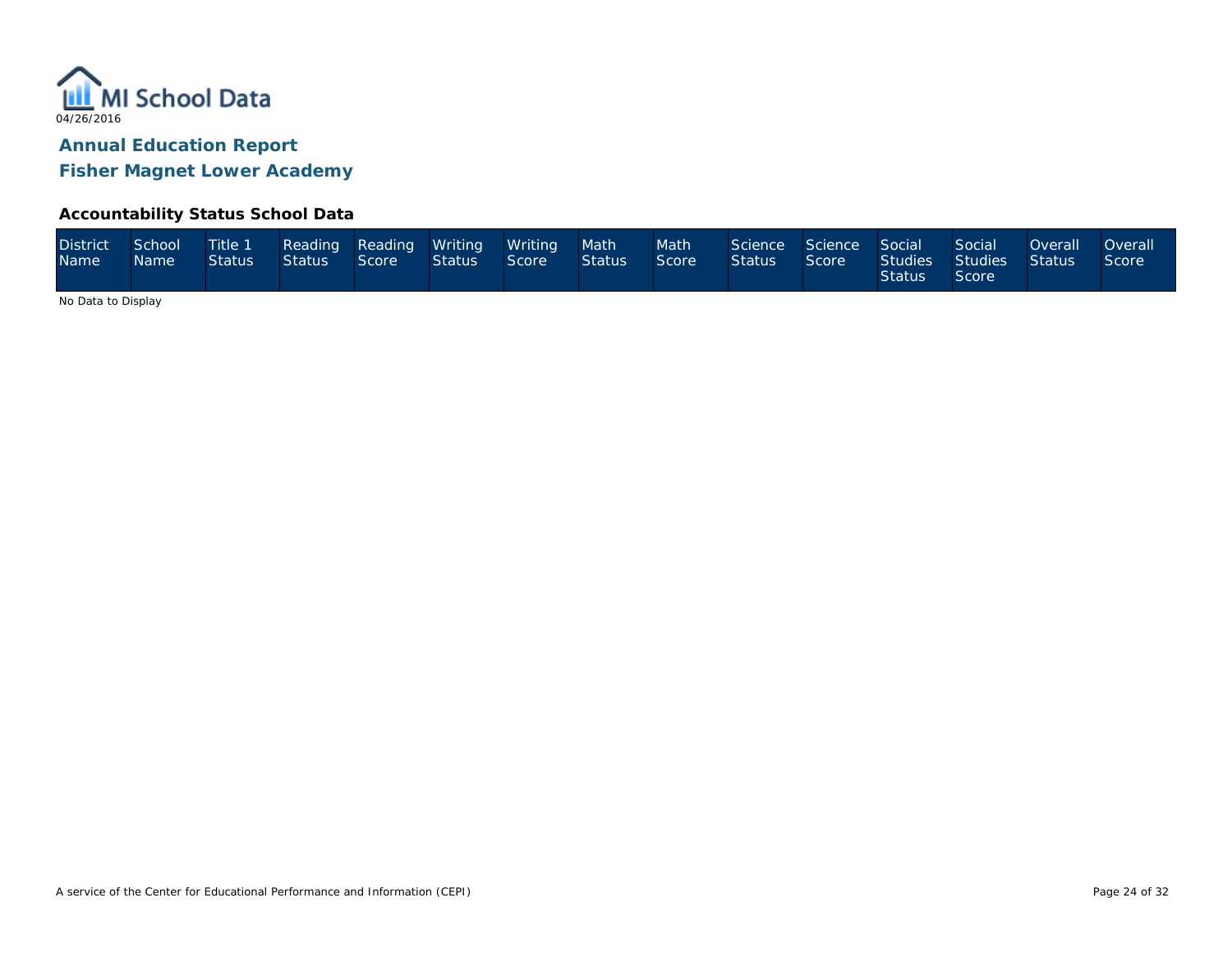

#### **Fisher Magnet Lower Academy**

#### **Teacher Quality - Qualification**

|                                                                                                              | Other | B.A. | M.A. | P.H.D. |
|--------------------------------------------------------------------------------------------------------------|-------|------|------|--------|
| Professional<br>Qualifications of All Public<br>Elementary and<br>Secondary School<br>Teachers in the School |       | 13   | 32   |        |

*Professional Qualifications are defined by the State and may include information such as the degrees of public school teachers (e.g., percentage of teachers with Bachelors Degrees or Masters Degrees) or the percentage of fully certified teachers*

#### **Teacher Quality - Class**

|                                                                                                                                   | School Aggregate | <b>High-Poverty Schools</b> | Low-Poverty Schools |
|-----------------------------------------------------------------------------------------------------------------------------------|------------------|-----------------------------|---------------------|
| Percentage of Core Academic<br>Subject Elementary and<br>Secondary School Classes not<br>Taught by Highly Qualified<br>l Teachers | $0.0\%$          | $0.0\%$                     | $0.0\%$             |

#### **Teacher Quality - Provisional**

|                                                                                                                  | Certification Percent |
|------------------------------------------------------------------------------------------------------------------|-----------------------|
| Percentage of Public Elementary and Secondary School Teachers   0%<br>in the School with Emergency Certification |                       |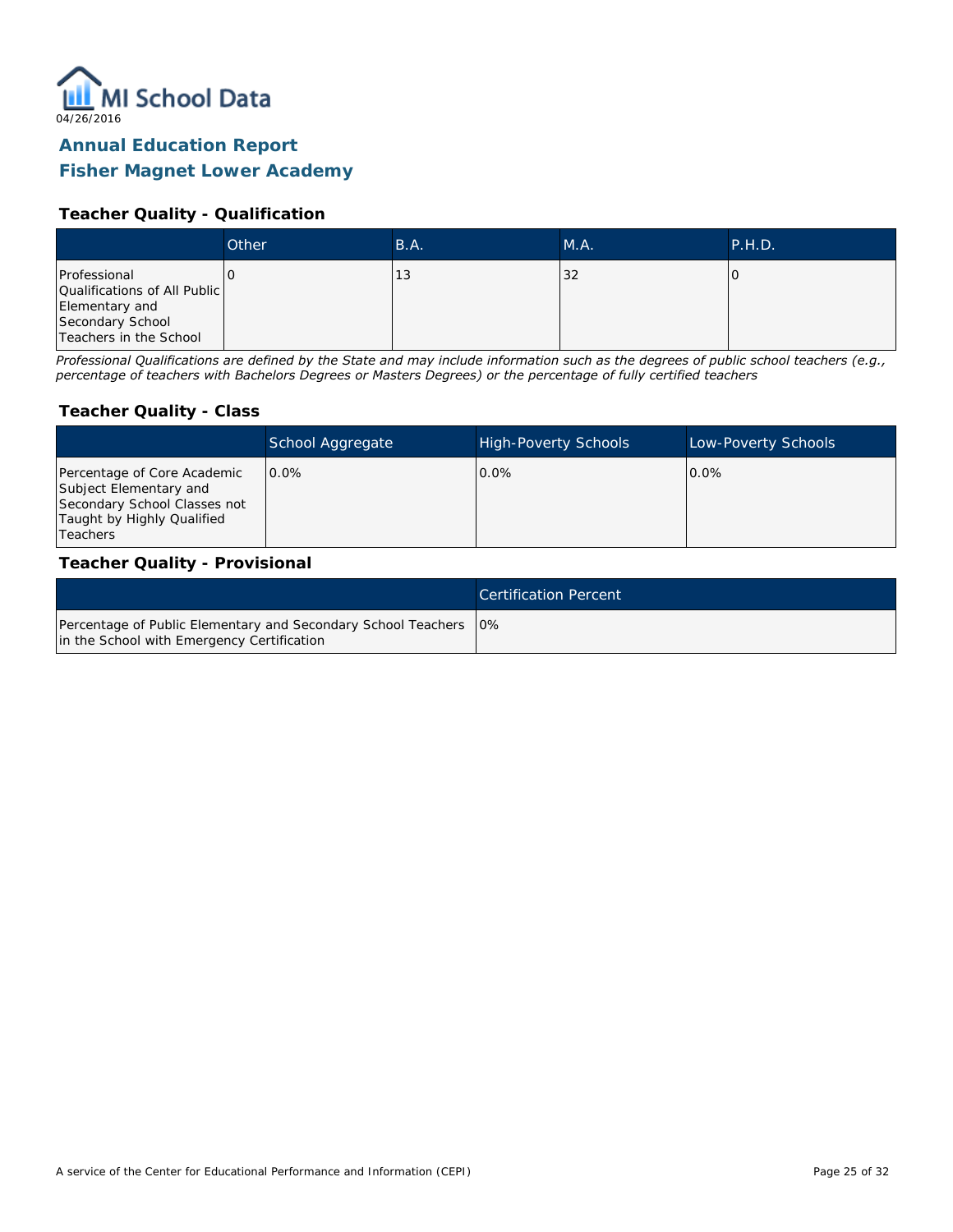

#### **NAEP Grade 4 Math**

|                                                                                                                                                                 | Percent of<br><b>Students</b> | Percent below<br><b>Basic</b>                    | Percent Basic                                                  | Percent Proficient                                             | Percent Advanced                        |
|-----------------------------------------------------------------------------------------------------------------------------------------------------------------|-------------------------------|--------------------------------------------------|----------------------------------------------------------------|----------------------------------------------------------------|-----------------------------------------|
| <b>All Students</b>                                                                                                                                             | 100                           | 23                                               | 77                                                             | 34                                                             | 5                                       |
| Male<br>Female                                                                                                                                                  | 51<br>49                      | 22<br>23                                         | 78<br>77                                                       | 36<br>32                                                       | 6<br>$\overline{4}$                     |
| National Lunch<br>Program Eligibility<br>Eligible<br>Not Eligible<br>Info not available                                                                         | 47<br>53<br>#                 | 36<br>10<br>$\ddagger$                           | 64<br>90<br>$\ddagger$                                         | 17<br>49<br>$\ddagger$                                         | 9<br>$\ddagger$                         |
| Race/Ethnicity<br>White<br><b>Black</b><br>Hispanic<br>Asian<br>American<br>Indian/Alaska Native<br>Native<br>Hawaiian/Pacific<br>Islander<br>Two or More Races | 72<br>15<br>6<br>4<br>#<br>3  | 15<br>53<br>38<br>11<br>$\ddagger$<br>$\ddagger$ | 85<br>47<br>62<br>89<br>$\ddagger$<br>$\ddagger$<br>$\ddagger$ | 39<br>10<br>21<br>58<br>$\ddagger$<br>$\ddagger$<br>$\ddagger$ | 5<br>8#35<br>3<br>19<br>$\ddagger$<br>‡ |
| Student classified as<br>having a disability<br><b>SD</b><br>Not SD                                                                                             | 12<br>88                      | 47<br>19                                         | 53<br>81                                                       | 14<br>37                                                       | 5                                       |
| Student is an English<br>Language Learner<br><b>ELL</b><br>Not ELL                                                                                              | 5<br>95                       | 42<br>22                                         | 58<br>78                                                       | 16<br>35                                                       | 5                                       |

*‡ Reporting Standards not met. Note: Observed differences are not necessarily statistically significant. Detail may not sum to total because of rounding. SOURCE: U.S. Department of Education. Institute for Education Sciences. National Center for Education Statistics. National Assessment of Educational Progress (NAEP) 2015 Mathematics Achievement.*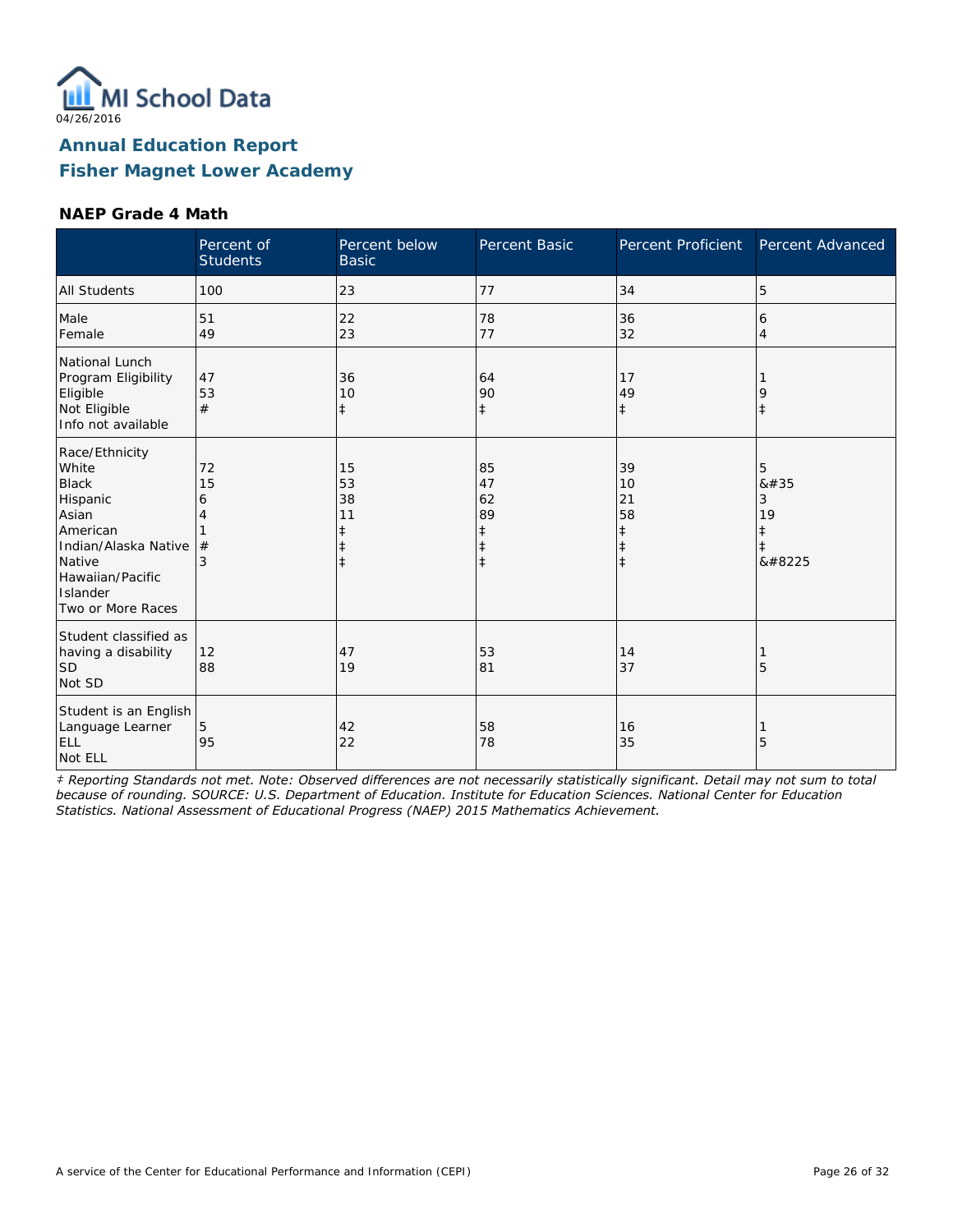

#### **NAEP Grade 8 Math**

|                                                                                                                                                                 | Percent of<br><b>Students</b>             | Percent below<br><b>Basic</b>                    | Percent Basic                                | Percent Proficient                     | Percent Advanced      |
|-----------------------------------------------------------------------------------------------------------------------------------------------------------------|-------------------------------------------|--------------------------------------------------|----------------------------------------------|----------------------------------------|-----------------------|
| <b>All Students</b>                                                                                                                                             | 100                                       | 32                                               | 39                                           | 22                                     | 7                     |
| Male<br>Female                                                                                                                                                  | 51<br>49                                  | 31<br>34                                         | 39<br>39                                     | 23<br>21                               | 6                     |
| National Lunch<br>Program Eligibility<br>Eligible<br>Not Eligible<br>Info not available                                                                         | 45<br>55<br>#                             | 48<br>19<br>$\ddagger$                           | 39<br>40<br>$\ddagger$                       | 12<br>30<br>$\ddagger$                 | 2<br>11<br>$\ddagger$ |
| Race/Ethnicity<br>White<br><b>Black</b><br>Hispanic<br>Asian<br>American<br>Indian/Alaska Native<br>Native<br>Hawaiian/Pacific<br>Islander<br>Two or More Races | 69<br>20<br>4<br>3<br>#<br>$\overline{2}$ | 23<br>66<br>38<br>11<br>ŧ<br>$\ddagger$<br>$\pm$ | 43<br>29<br>44<br>18<br>ŧ<br>ŧ<br>$\ddagger$ | 26<br>5<br>15<br>39<br>ŧ<br>$\ddagger$ | #<br>4<br>32          |
| Student classified as<br>having a disability<br>SD <sup>1</sup><br>Not SD                                                                                       | 11<br>89                                  | 77<br>27                                         | 19<br>41                                     | 3<br>24                                | #                     |
| Student is an English<br>Language Learner<br><b>ELL</b><br>Not ELL                                                                                              | 3<br>97                                   | 54<br>32                                         | 33<br>39                                     | 11<br>22                               | 2                     |

*‡ Reporting Standards not met. NOTE: Observed differences are not necessarily statistically significant. Detail may not sum to total because of rounding. SOURCE: U.S. Department of Education. Institute for Education Sciences. National Center for Education Statistics. National Assessment of Educational Progress (NAEP) 2015 Mathematics Achievement.*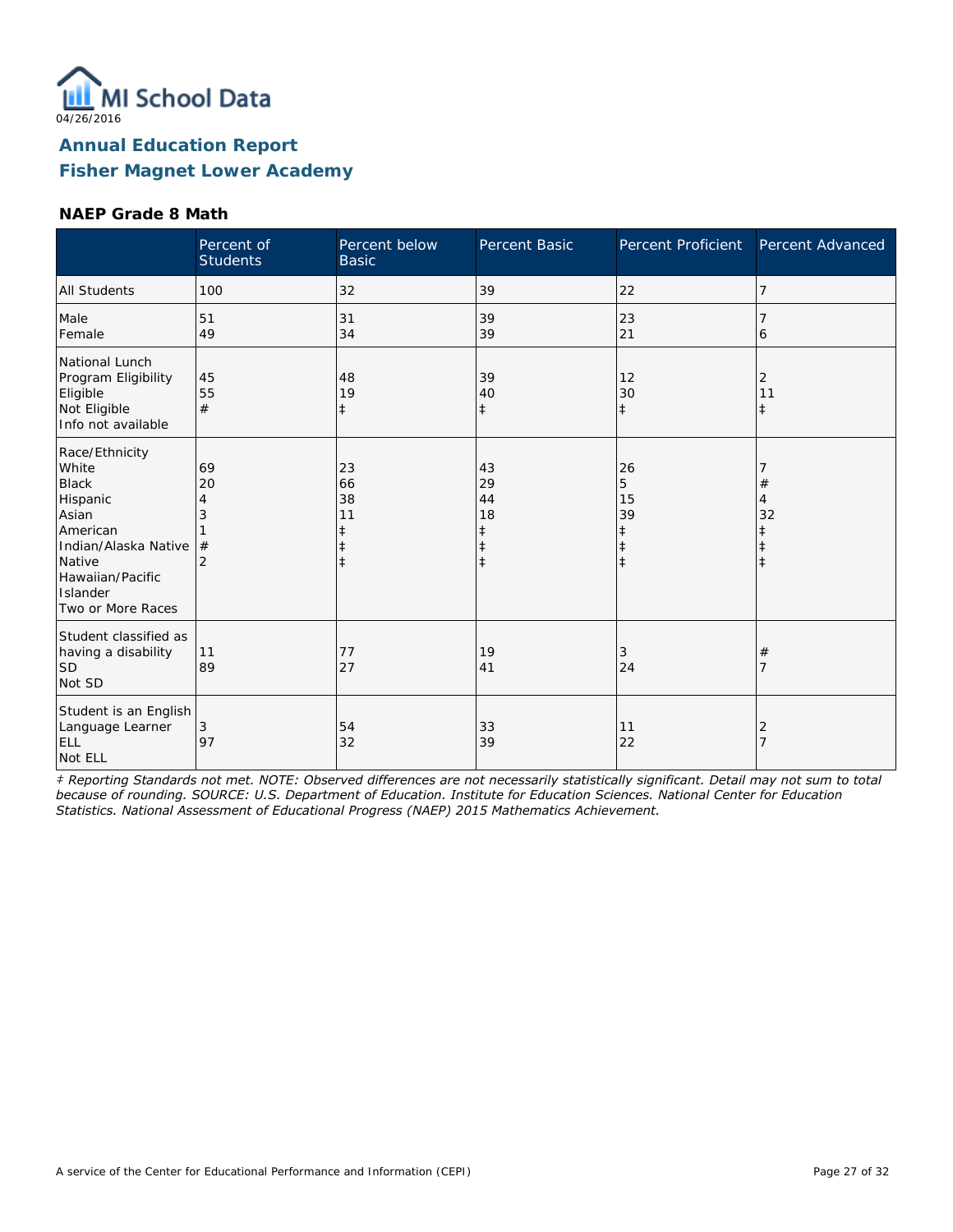

#### **NAEP Grade 12 Math**

|                                                                                                                                                | Percent of<br><b>Students</b> | Percent below<br><b>Basic</b>              | Percent Basic                       | Percent Proficient                       | Percent Advanced                  |
|------------------------------------------------------------------------------------------------------------------------------------------------|-------------------------------|--------------------------------------------|-------------------------------------|------------------------------------------|-----------------------------------|
| <b>All Students</b>                                                                                                                            | 100                           | 34                                         | 41                                  | 23                                       | 2                                 |
| Male<br>Female                                                                                                                                 | 51<br>49                      | 32<br>35                                   | 41<br>42                            | 26<br>22                                 |                                   |
| National Lunch<br>Program Eligibility<br>Eligible<br>Not Eligible<br>Info not available                                                        | 35<br>64<br>$\Omega$          | 54<br>22<br>$\Omega$                       | 37<br>44<br>0                       | 9<br>32<br>$\circ$                       | 0<br>2<br>$\Omega$                |
| Race/Ethnicity<br>White<br><b>Black</b><br>Hispanic<br>Asian<br>American Indian<br>Native<br>Hawaiian/Pacific<br>Islander<br>Two or More Races | 76<br>14<br>5<br>3<br>O       | 26<br>68<br>58<br>26<br>0<br>Ω<br>$\Omega$ | 42<br>27<br>33<br>32<br>0<br>0<br>O | 30<br>5<br>9<br>35<br>0<br>0<br>$\Omega$ | 2<br>O<br>Ω<br>O<br>O<br>$\Omega$ |
| Student classified as<br>having a disability<br>ISD<br>Not SD                                                                                  | 9<br>91                       | 78<br>30                                   | 19<br>43                            | 3<br>25                                  | 0<br>2                            |
| Student is an English<br>Language Learner<br><b>ELL</b><br>Not ELL                                                                             | 2<br>98                       | 0<br>33                                    | 0<br>41                             | $\circ$<br>24                            | 0<br>2                            |

*‡ Reporting Standards not met. NOTE: Observed differences are not necessarily statistically significant. Detail may not sum to total because of rounding. SOURCE: U.S. Department of Education. Institute for Education Sciences. National Center for Education Statistics. National Assessment of Educational Progress (NAEP) 2015 Mathematics Achievement.*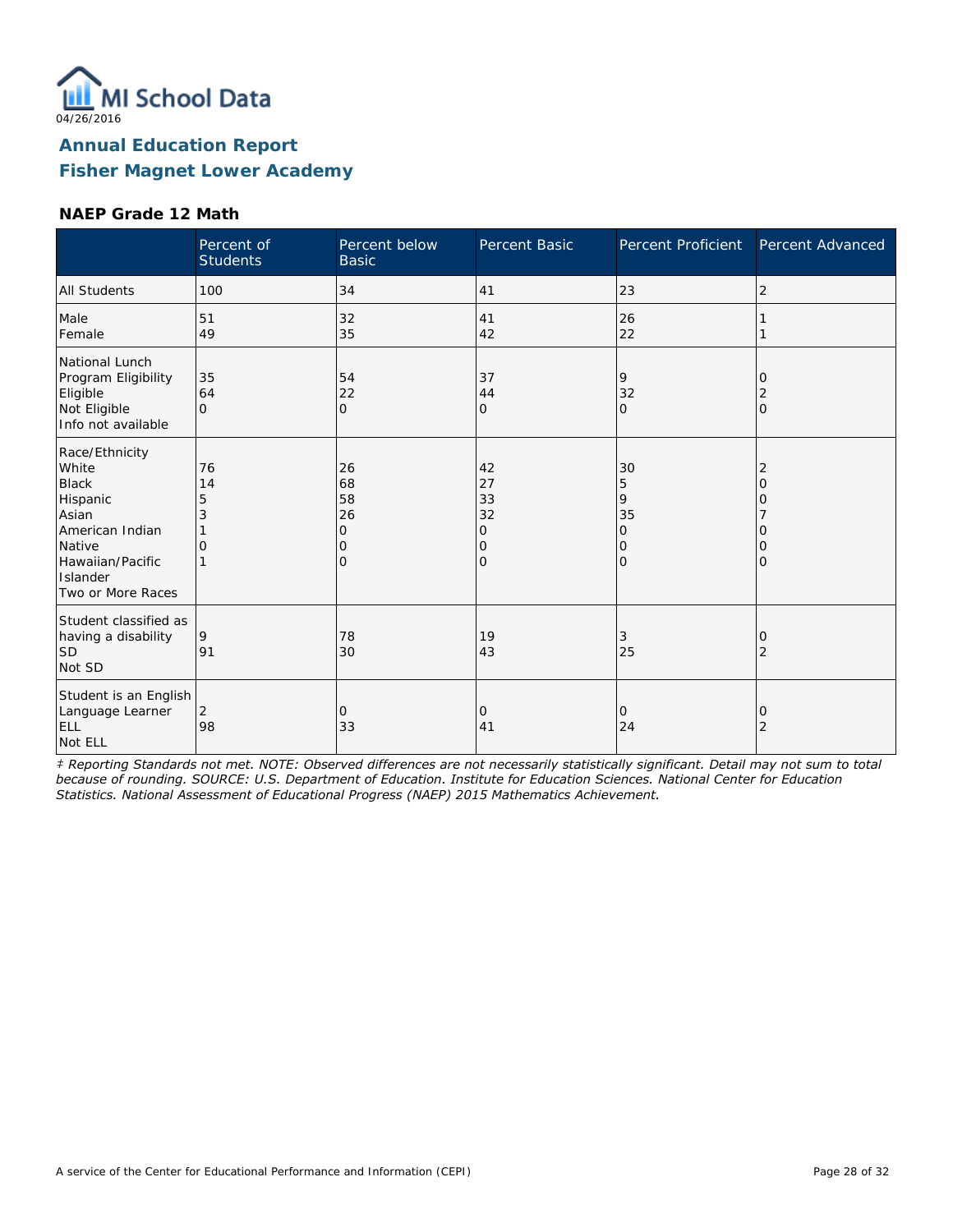

#### **NAEP Grade 4 Reading**

|                                                                                                                                                                 | Percent of<br><b>Students</b> | Percent below<br><b>Basic</b>                 | Percent Basic                                          | Percent Proficient                                    | Percent Advanced  |
|-----------------------------------------------------------------------------------------------------------------------------------------------------------------|-------------------------------|-----------------------------------------------|--------------------------------------------------------|-------------------------------------------------------|-------------------|
| <b>All Students</b>                                                                                                                                             | 100                           | 37                                            | 63                                                     | 29                                                    | 5                 |
| Male<br>Female                                                                                                                                                  | 50<br>50                      | 39<br>34                                      | 61<br>66                                               | 26<br>31                                              | 5<br>6            |
| National Lunch<br>Program Eligibility<br>Eligible<br>Not Eligible<br>Info not available                                                                         | 48<br>52<br>#                 | 50<br>24<br>$\ddagger$                        | 50<br>76<br>$\ddagger$                                 | 16<br>40<br>$\ddagger$                                | 8<br>$\ddagger$   |
| Race/Ethnicity<br>White<br><b>Black</b><br>Hispanic<br>Asian<br>American<br>Indian/Alaska Native<br>Native<br>Hawaiian/Pacific<br>Islander<br>Two or More Races | 72<br>14<br>6<br>4<br>#<br>3  | 32<br>66<br>49<br>16<br>ŧ<br>$\ddagger$<br>30 | 68<br>34<br>51<br>84<br>$\ddagger$<br>$\ddagger$<br>70 | 32<br>9<br>17<br>49<br>$\ddagger$<br>$\ddagger$<br>37 | 6<br>15<br>ŧ<br>8 |
| Student classified as<br>having a disability<br>lsd<br>Not SD                                                                                                   | 12<br>88                      | 76<br>32                                      | 24<br>68                                               | 31                                                    | #<br>6            |
| Student is an English<br>Language Learner<br>ELL<br>Not ELL                                                                                                     | $\overline{4}$<br>96          | 52<br>36                                      | 48<br>64                                               | 16<br>29                                              | 2<br>5            |

*# Rounds to zero*

*‡ Reporting Standards not met. NOTE: Observed differences are not necessarily statistically significant. Detail may not sum to total because of rounding. SOURCE: U.S. Department of Education, Institute of Education Sciences, National Center for Education Statistics, National Assessment of Educational Progress (NAEP), 2015 Reading Assessment.*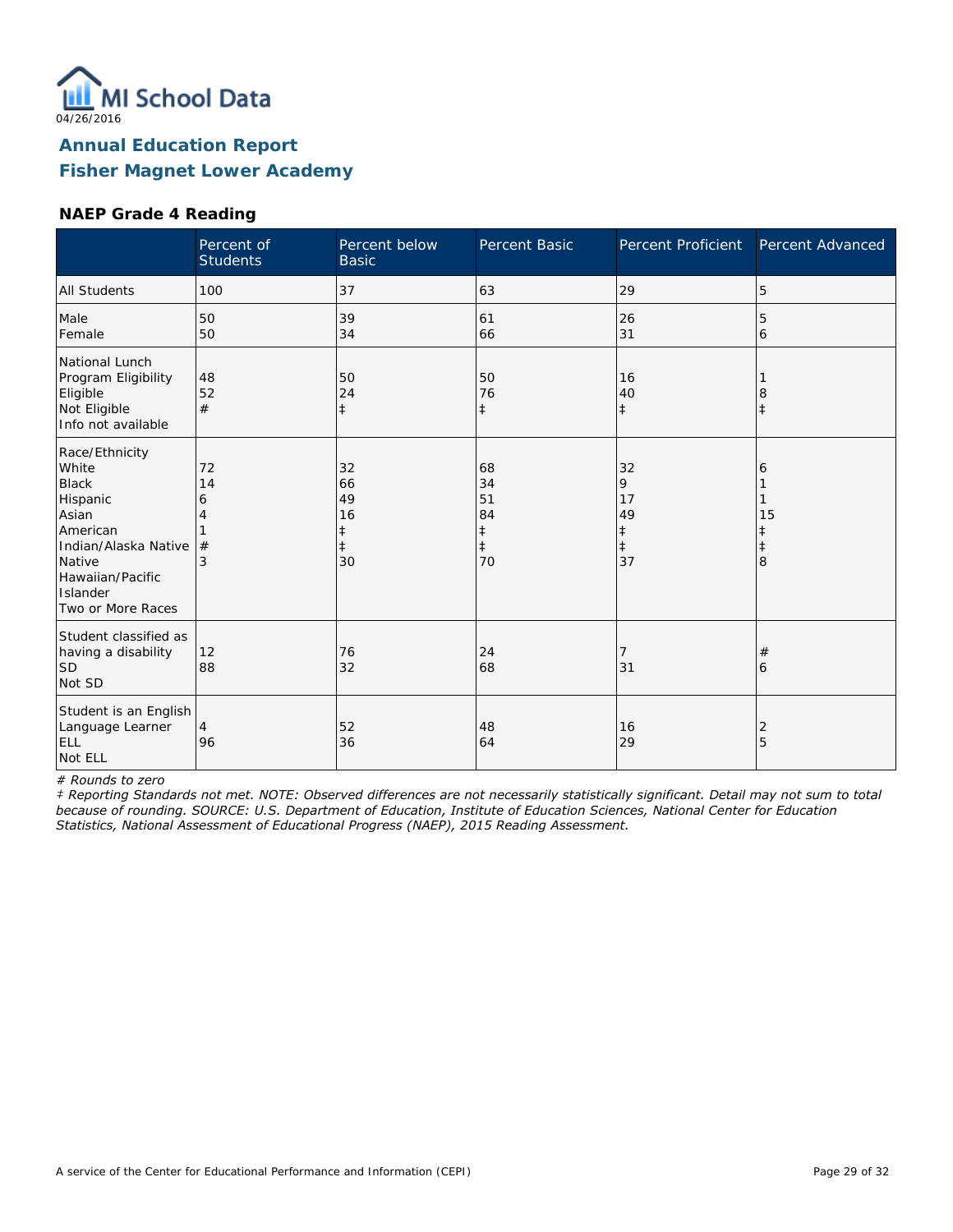

#### **NAEP Grade 8 Reading**

|                                                                                                                                            | Percent of<br><b>Students</b> | Percent below<br><b>Basic</b>    | Percent Basic                      | Percent Proficient                              | Percent Advanced                        |
|--------------------------------------------------------------------------------------------------------------------------------------------|-------------------------------|----------------------------------|------------------------------------|-------------------------------------------------|-----------------------------------------|
| <b>All Students</b>                                                                                                                        | 100                           | 24                               | 44                                 | 29                                              | 3                                       |
| Male<br>Female                                                                                                                             | 51<br>49                      | 29<br>20                         | 45<br>42                           | 25<br>34                                        | 2<br>$\overline{4}$                     |
| National Lunch<br>Program Eligibility<br>Eligible<br>Not Eligible<br>Info not available                                                    | 45<br>55<br>#                 | 37<br>14<br>$\ddagger$           | 45<br>43<br>$\ddagger$             | 17<br>39<br>$\ddagger$                          | $\ddagger$                              |
| Race/Ethnicity<br>White<br><b>Black</b><br>Hispanic<br>Asian/Pacific Islander 3<br>American<br>Indian/Alaska Native 2<br>Two or More Races | 69<br>20                      | 18<br>47<br>27<br>13<br>$^\ddag$ | 44<br>44<br>41<br>35<br>$\ddagger$ | 34<br>9<br>29<br>41<br>$\ddagger$<br>$\ddagger$ | 3<br>8#35<br>3<br>10<br>ŧ<br>$\ddagger$ |
| Student classified as<br>having a disability<br><b>SD</b><br>Not SD                                                                        | 10<br>90                      | 64<br>20                         | 30<br>45                           | 5<br>32                                         | $\#$<br>3                               |
| Student is an English<br>Language Learner<br><b>ELL</b><br>Not ELL                                                                         | 3<br>97                       | 57<br>23                         | 37<br>44                           | 6<br>30                                         | $\#$<br>3                               |

*# Rounds to zero*

*‡ Reporting Standards not met. NOTE: Observed differences are not necessarily statistically significant. Detail may not sum to total because of rounding. SOURCE: U.S. Department of Education, Institute of Education Sciences, National Center for Education Statistics, National Assessment of Educational Progress (NAEP), 2015 Reading Assessment.*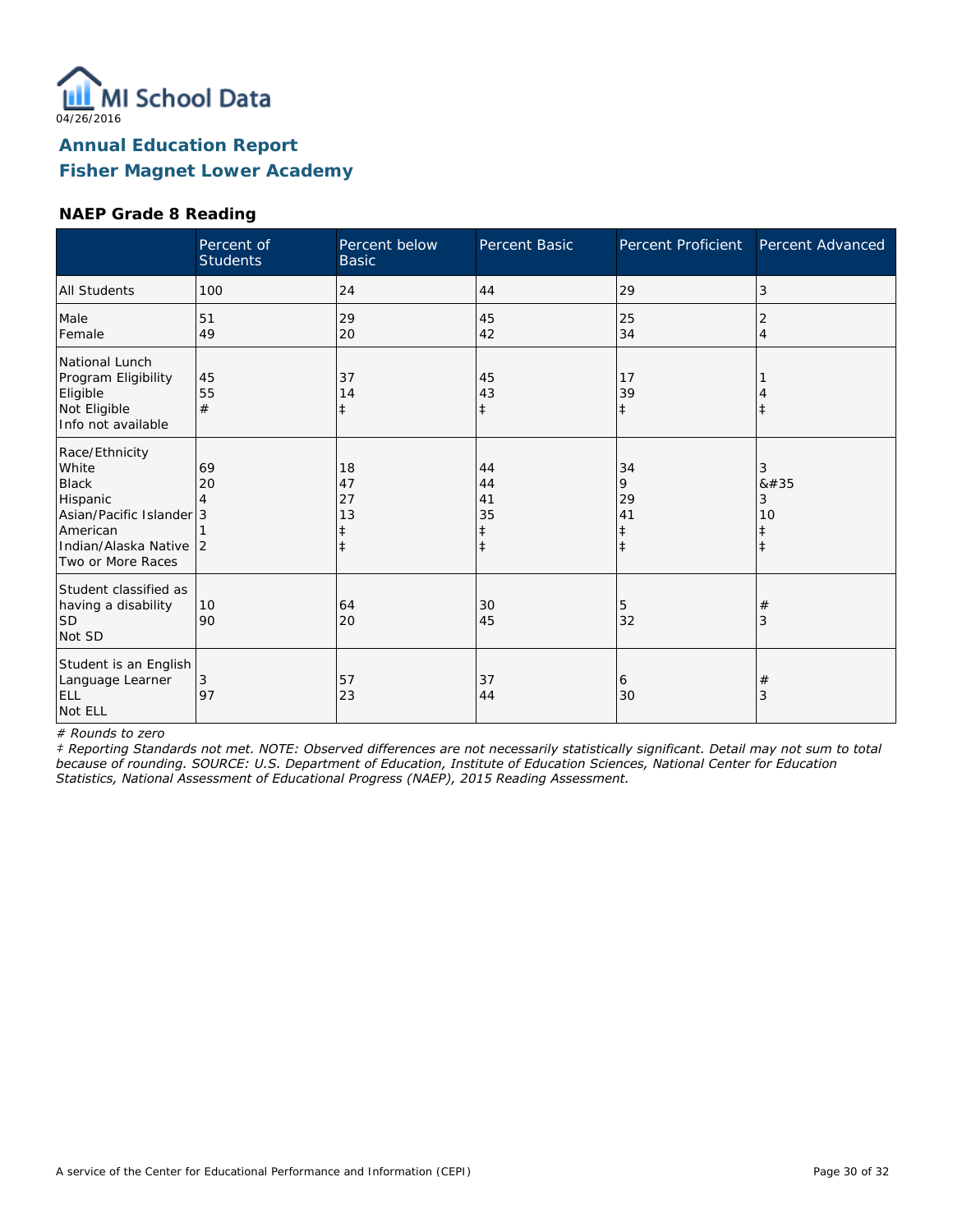

#### **NAEP Grade 12 Reading**

|                                                                                                                                                | Percent of<br><b>Students</b>       | Percent below<br><b>Basic</b>       | <b>Percent Basic</b>                             | Percent Proficient                               | Percent Advanced            |
|------------------------------------------------------------------------------------------------------------------------------------------------|-------------------------------------|-------------------------------------|--------------------------------------------------|--------------------------------------------------|-----------------------------|
| <b>All Students</b>                                                                                                                            | 100                                 | 26                                  | 5                                                | 27                                               | 5                           |
| Male<br>Female                                                                                                                                 | 50<br>50                            | 31<br>20                            | 37<br>37                                         | 28<br>37                                         | 4<br>6                      |
| National Lunch<br>Program Eligibility<br>Eligible<br>Not Eligible<br>Info not available                                                        | 35<br>64                            | 37<br>19<br>$\mathcal{O}$           | 39<br>36<br>0                                    | 22<br>38<br>$\Omega$                             | 2<br>$\Omega$               |
| Race/Ethnicity<br>White<br><b>Black</b><br>Hispanic<br>Asian<br>American Indian<br>Native<br>Hawaiian/Pacific<br>Islander<br>Two or More Races | 76<br>14<br>5<br>3<br>0<br>$\Omega$ | 20<br>52<br>34<br>21<br>0<br>0<br>Ω | 38<br>36<br>44<br>26<br>0<br>0<br>$\overline{O}$ | 36<br>12<br>21<br>41<br>0<br>$\circ$<br>$\Omega$ | 6<br>Ω<br>12<br>0<br>0<br>0 |
| Student classified as<br>having a disability<br><b>SD</b><br>Not SD                                                                            | 93                                  | 66<br>23                            | 25<br>38                                         | 8<br>34                                          | 5                           |
| Student is an English<br>Language Learner<br>ELL<br>Not ELL                                                                                    | 2<br>98                             | 0<br>25                             | 0<br>37                                          | 0<br>33                                          | 0<br>5                      |

*# Rounds to zero*

*‡ Reporting Standards not met. NOTE: Observed differences are not necessarily statistically significant. Detail may not sum to total because of rounding. SOURCE: U.S. Department of Education, Institute of Education Sciences, National Center for Education Statistics, National Assessment of Educational Progress (NAEP), 2015 Reading Assessment.*